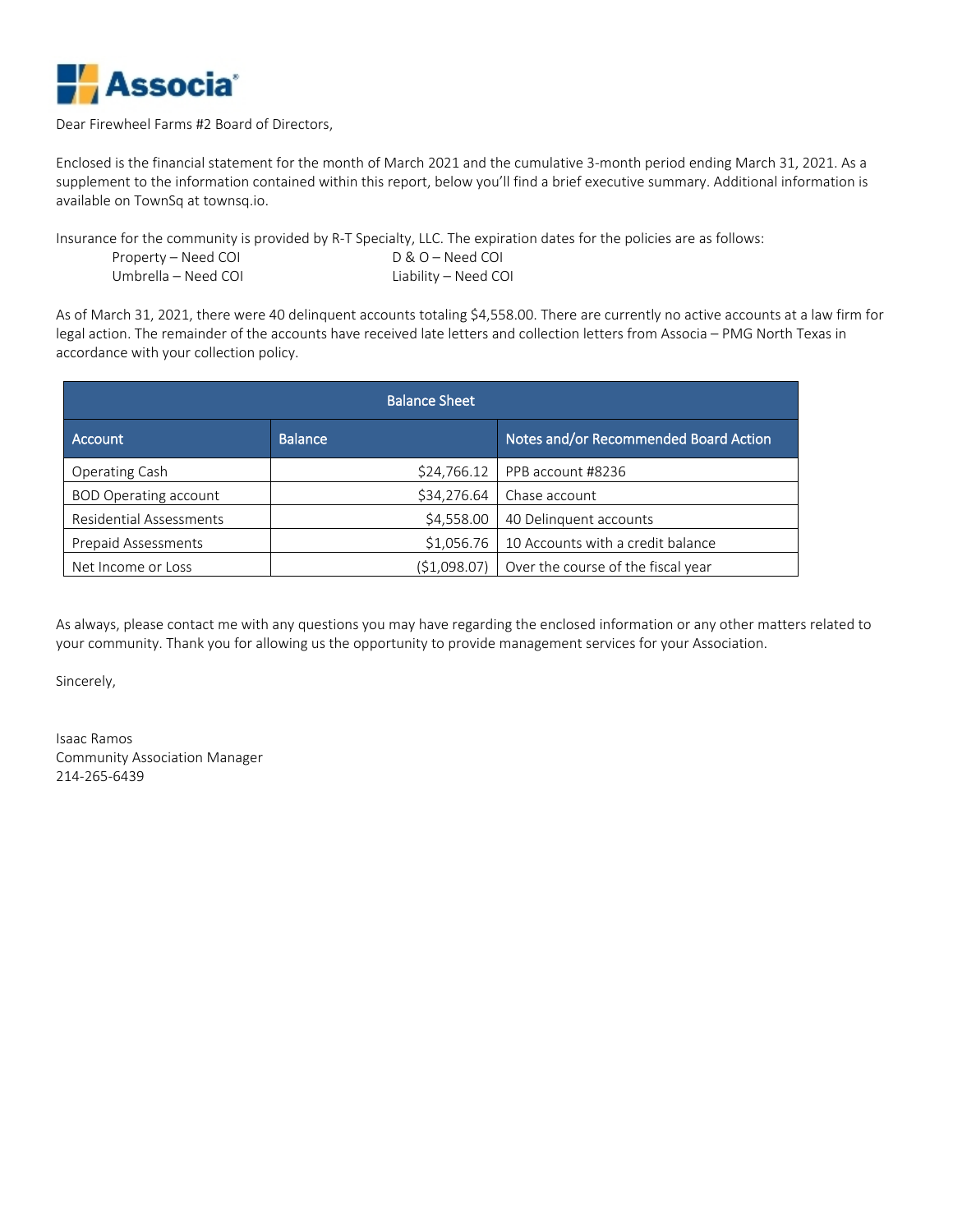Sylt

# **Balance Sheet Report Firewheel Farms #2**

As of March 31, 2021

|                                             | <b>Balance</b><br>Mar 31, 2021 | <b>Balance</b><br>Feb 28, 2021 | Change      |
|---------------------------------------------|--------------------------------|--------------------------------|-------------|
| <b>Assets</b>                               |                                |                                |             |
| <b>Operating Funds</b>                      |                                |                                |             |
| 1000 - Pacific Premier Bank Operating #8236 | 24,766.12                      | 26,143.40                      | (1, 377.28) |
| 1010 - Operating Cash Account 11            | 34,276.64                      | 34,406.45                      | (129.81)    |
| <b>Total Operating Funds</b>                | 59,042.76                      | 60,549.85                      | (1,507.09)  |
| <b>Accounts Receivable</b>                  |                                |                                |             |
| 1500 - Residential Assessments Receivable   | 4,558.00                       | 7,129.00                       | (2,571.00)  |
| <b>Total Accounts Receivable</b>            | 4,558.00                       | 7,129.00                       | (2,571.00)  |
| <b>Prepaid Expenses</b>                     |                                |                                |             |
| 1600 - Prepaid Insurance                    | 1,723.34                       | 1,895.67                       | (172.33)    |
| <b>Total Prepaid Expenses</b>               | 1,723.34                       | 1,895.67                       | (172.33)    |
| <b>Other Current Assets</b>                 |                                |                                |             |
| 1760 - Transition In - Homeowners Balances  | 83.00                          | 83.00                          | 0.00        |
| 1799 - Clearing Account                     | (14, 237.32)                   | (14, 237.32)                   | 0.00        |
| <b>Total Other Current Assets</b>           | (14, 154.32)                   | (14, 154.32)                   | 0.00        |
| <b>Total Assets</b>                         | 51,169.78                      | 55,420.20                      | (4,250.42)  |
| <b>Liabilities</b>                          |                                |                                |             |
| <b>Accounts Payable</b>                     |                                |                                |             |
| 2010 - Delinquency Fee Payable              | 880.00                         | 20.00                          | 860.00      |
| <b>Total Accounts Payable</b>               | 880.00                         | 20.00                          | 860.00      |
| <b>Accrued Expenses</b>                     |                                |                                |             |
| 2395 - Other Accrued Expenses               | 64.69                          | 699.11                         | (634.42)    |
| <b>Total Accrued Expenses</b>               | 64.69                          | 699.11                         | (634.42)    |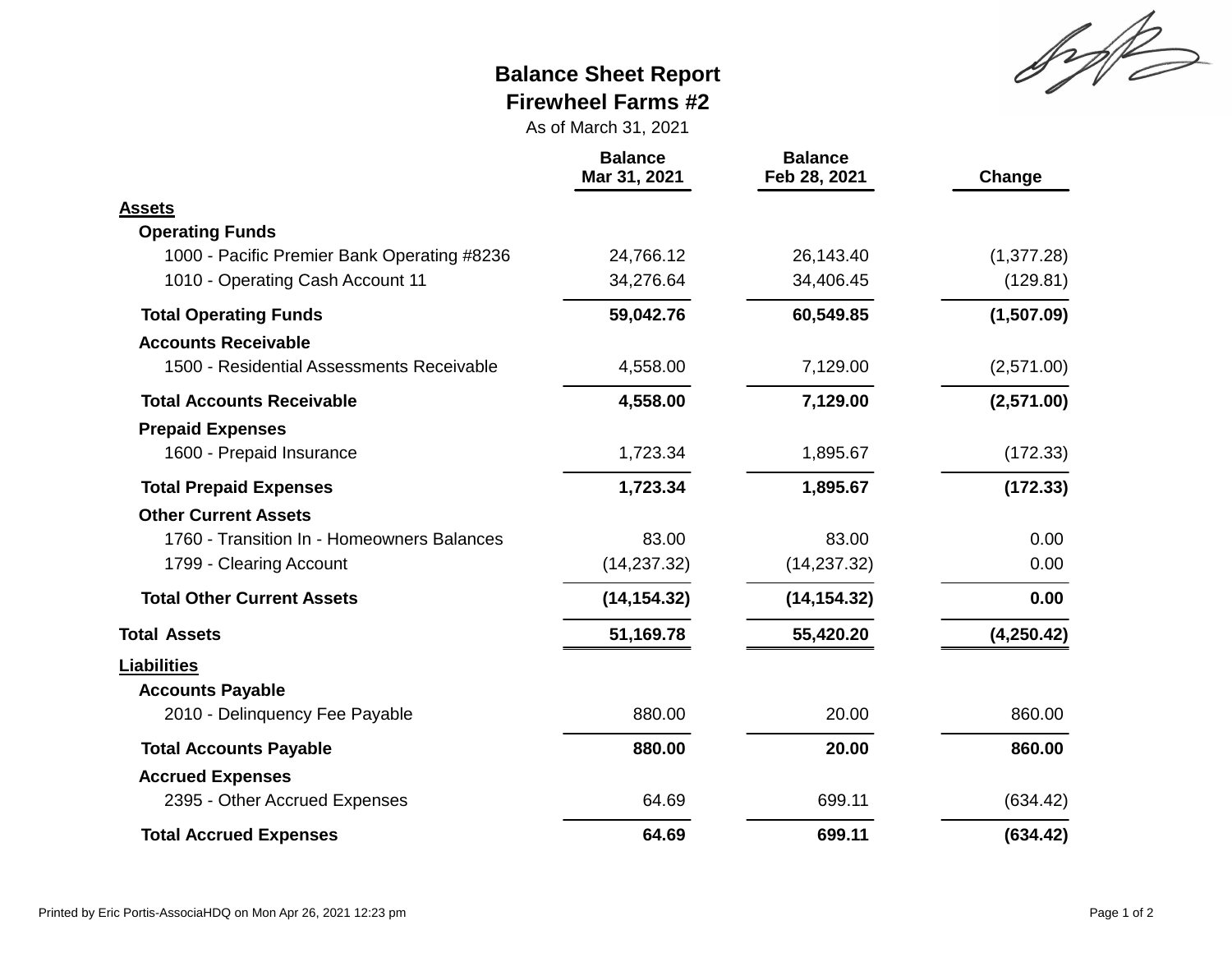## **Balance Sheet Report Firewheel Farms #2**

As of March 31, 2021

|                                                             | <b>Balance</b><br>Mar 31, 2021 | <b>Balance</b><br>Feb 28, 2021 | Change     |
|-------------------------------------------------------------|--------------------------------|--------------------------------|------------|
| <b>Liabilities</b>                                          |                                |                                |            |
| <b>Prepaid Assessments</b>                                  |                                |                                |            |
| 2550 - Prepaid Assessments                                  | 1,056.76                       | 784.76                         | 272.00     |
| 2595 - Deferred Revenue                                     | 22,890.00                      | 25,433.00                      | (2,543.00) |
| <b>Total Prepaid Assessments</b>                            | 23,946.76                      | 26,217.76                      | (2,271.00) |
| <b>Total Liabilities</b>                                    | 24,891.45                      | 26,936.87                      | (2,045.42) |
| <b>Owners' Equity</b><br><b>Owners Equity - Prior Years</b> |                                |                                |            |
| 3000 - Owners Equity                                        | 27,376.40                      | 27,376.40                      | 0.00       |
| <b>Total Owners Equity - Prior Years</b>                    | 27,376.40                      | 27,376.40                      | 0.00       |
| <b>Total Owners' Equity</b>                                 | 27,376.40                      | 27,376.40                      | 0.00       |
| Net Income / (Loss)                                         | (1,098.07)                     | 1,106.93                       | (2,205.00) |
| <b>Total Liabilities and Equity</b>                         | 51,169.78                      | 55,420.20                      | (4,250.42) |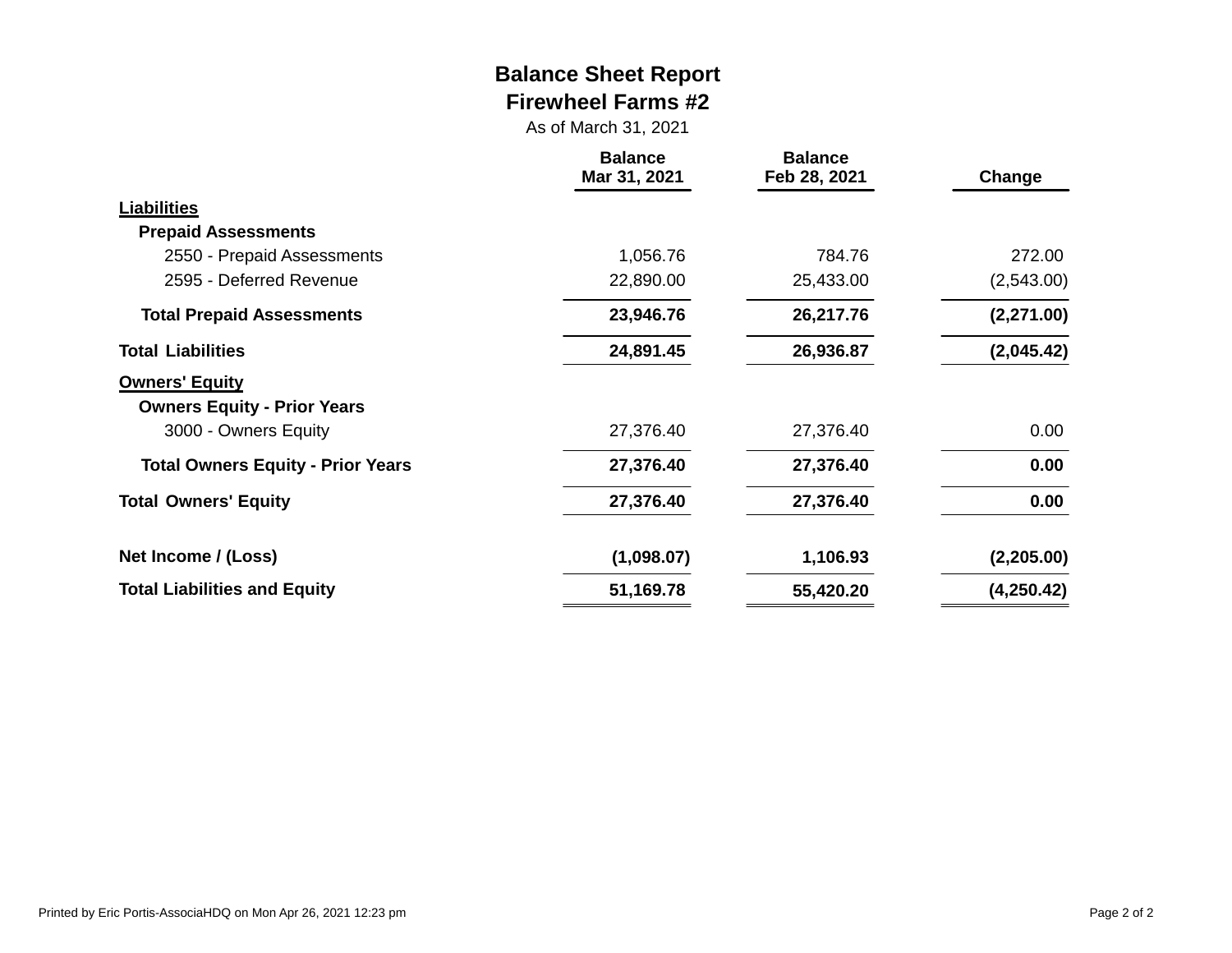Sylt

# **Firewheel Farms #2 Income Statement Report**

March 01, 2021 thru March 31, 2021

|                                   |               | <b>Current Period -</b> |          |               | Year to Date (3 months) |             | <b>Annual</b> | <b>Budget</b> |
|-----------------------------------|---------------|-------------------------|----------|---------------|-------------------------|-------------|---------------|---------------|
|                                   | <b>Actual</b> | <b>Budget</b>           | Variance | <b>Actual</b> | <b>Budget</b>           | Variance    | <b>Budget</b> | Remaining     |
| <b>Income</b>                     |               |                         |          |               |                         |             |               |               |
| <b>Assessment Income</b>          |               |                         |          |               |                         |             |               |               |
| 4000 - Residential Assessments    | 2,543.00      | 2,543.00                | 0.00     | 7,630.00      | 7,630.00                | 0.00        | 30,520.00     | 22,890.00     |
| 4025 - Reserve Assessments        | 0.00          | 0.00                    | 0.00     | 350.00        | 0.00                    | 350.00      | 0.00          | (350.00)      |
| <b>Total Assessment Income</b>    | 2,543.00      | 2,543.00                | 0.00     | 7,980.00      | 7,630.00                | 350.00      | 30,520.00     | 22,540.00     |
| <b>User Fee Income</b>            |               |                         |          |               |                         |             |               |               |
| 4260 - Resale Processing Fees     | 0.00          | 263.00                  | (263.00) | 0.00          | 790.00                  | (790.00)    | 3,160.00      | 3,160.00      |
| <b>Total User Fee Income</b>      | 0.00          | 263.00                  | (263.00) | 0.00          | 790.00                  | (790.00)    | 3,160.00      | 3,160.00      |
| <b>Collections Income</b>         |               |                         |          |               |                         |             |               |               |
| 4700 - Collection Processing Fees | 0.00          | 13.00                   | (13.00)  | 0.00          | 38.00                   | (38.00)     | 150.00        | 150.00        |
| 4710 - Late Fees & Interest       | 0.00          | 21.00                   | (21.00)  | 0.00          | 63.00                   | (63.00)     | 250.00        | 250.00        |
| <b>Total Collections Income</b>   | 0.00          | 34.00                   | (34.00)  | 0.00          | 101.00                  | (101.00)    | 400.00        | 400.00        |
| <b>Total Operating Income</b>     | 2,543.00      | 2,840.00                | (297.00) | 7,980.00      | 8,521.00                | (541.00)    | 34,080.00     | 26,100.00     |
| <b>Expense</b>                    |               |                         |          |               |                         |             |               |               |
| <b>Administrative</b>             |               |                         |          |               |                         |             |               |               |
| 5000 - General Administrative     | 8.99          | 5.00                    | 3.99     | 135.98        | 13.00                   | 122.98      | 50.00         | (85.98)       |
| 5003 - Annual Meetings            | 0.00          | 42.00                   | (42.00)  | 100.00        | 125.00                  | (25.00)     | 500.00        | 400.00        |
| 5045 - Dues & Subscriptions       | (77.95)       | 27.00                   | (104.95) | 387.95        | 80.00                   | 307.95      | 320.00        | (67.95)       |
| 5115 - Web Site Maintenance       | (711.97)      | 49.00                   | (760.97) | 41.97         | 146.00                  | (104.03)    | 584.12        | 542.15        |
| <b>Total Administrative</b>       | (780.93)      | 123.00                  | (903.93) | 665.90        | 364.00                  | 301.90      | 1,454.12      | 788.22        |
| <b>Communications</b>             |               |                         |          |               |                         |             |               |               |
| 5200 - Community Events           | 200.00        | 235.00                  | (35.00)  | 200.00        | 706.00                  | (506.00)    | 2,825.00      | 2,625.00      |
| 5210 - Printing & Copying         | 15.74         | 121.00                  | (105.26) | 51.63         | 362.00                  | (310.37)    | 1,447.00      | 1,395.37      |
| 5215 - Postage                    | 3.20          | 135.00                  | (131.80) | 4.48          | 405.00                  | (400.52)    | 1,621.00      | 1,616.52      |
| 5225 - Newsletter Services        | 0.75          | 7.00                    | (6.25)   | 1.05          | 20.00                   | (18.95)     | 80.00         | 78.95         |
| <b>Total Communications</b>       | 219.69        | 498.00                  | (278.31) | 257.16        | 1,493.00                | (1, 235.84) | 5,973.00      | 5,715.84      |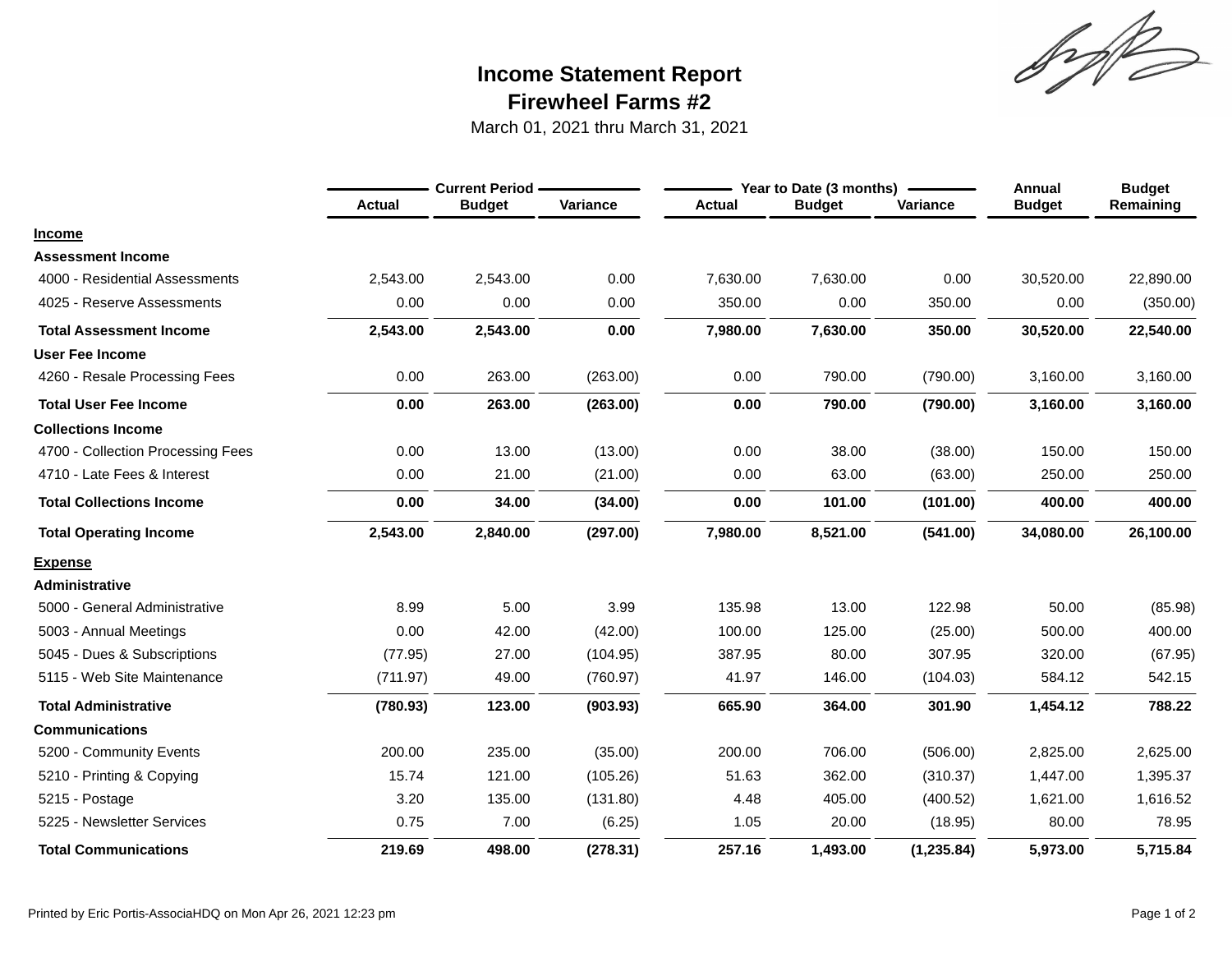# **Firewheel Farms #2 Income Statement Report**

March 01, 2021 thru March 31, 2021

|                                              |               | <b>Current Period</b> |            |               | Year to Date (3 months) |             | Annual        | <b>Budget</b> |
|----------------------------------------------|---------------|-----------------------|------------|---------------|-------------------------|-------------|---------------|---------------|
|                                              | <b>Actual</b> | <b>Budget</b>         | Variance   | <b>Actual</b> | <b>Budget</b>           | Variance    | <b>Budget</b> | Remaining     |
| <b>Expense</b>                               |               |                       |            |               |                         |             |               |               |
| <b>Insurance</b>                             |               |                       |            |               |                         |             |               |               |
| 5415 - D&O Insurance Premiums                | 172.33        | 172.00                | 0.33       | 516.99        | 515.00                  | 1.99        | 2,058.00      | 1,541.01      |
| <b>Total Insurance</b>                       | 172.33        | 172.00                | 0.33       | 516.99        | 515.00                  | 1.99        | 2,058.00      | 1,541.01      |
| <b>Utilities</b>                             |               |                       |            |               |                         |             |               |               |
| 6000 - Electric Service                      | 27.12         | 39.00                 | (11.88)    | 104.13        | 117.00                  | (12.87)     | 468.00        | 363.87        |
| <b>Total Utilities</b>                       | 27.12         | 39.00                 | (11.88)    | 104.13        | 117.00                  | (12.87)     | 468.00        | 363.87        |
| Landscaping                                  |               |                       |            |               |                         |             |               |               |
| 6100 - Grounds & Landscaping - Contract      | 763.80        | 721.00                | 42.80      | 2,162.02      | 2,162.00                | 0.02        | 8,648.09      | 6,486.07      |
| 6110 - Landscape Repair & Maintenance        | 3,172.32      | 425.00                | 2,747.32   | 3,172.32      | 1,275.00                | 1,897.32    | 5,100.00      | 1,927.68      |
| <b>Total Landscaping</b>                     | 3,936.12      | 1,146.00              | 2,790.12   | 5,334.34      | 3,437.00                | 1,897.34    | 13,748.09     | 8,413.75      |
| <b>Professional Services</b>                 |               |                       |            |               |                         |             |               |               |
| 7005 - Consulting Services                   | 670.00        | 77.00                 | 593.00     | 670.00        | 230.00                  | 440.00      | 920.00        | 250.00        |
| 7020 - Legal Services                        | 0.00          | 230.00                | (230.00)   | 0.00          | 688.00                  | (688.00)    | 2,750.00      | 2,750.00      |
| 7040 - Management Fees                       | 503.67        | 510.00                | (6.33)     | 1,529.55      | 1,530.00                | (0.45)      | 6,118.20      | 4,588.65      |
| <b>Total Professional Services</b>           | 1,173.67      | 817.00                | 356.67     | 2,199.55      | 2,448.00                | (248.45)    | 9,788.20      | 7,588.65      |
| <b>Total Operating Expense</b>               | 4,748.00      | 2,795.00              | 1,953.00   | 9,078.07      | 8,374.00                | 704.07      | 33,489.41     | 24,411.34     |
| <b>Total Operating Income / (Loss)</b>       | (2, 205.00)   | 45.00                 | (2,250.00) | (1,098.07)    | 147.00                  | (1, 245.07) | 590.59        | 1,688.66      |
| <b>Total Association Net Income / (Loss)</b> | (2,205.00)    | 45.00                 | (2,250.00) | (1,098.07)    | 147.00                  | (1,245.07)  | 590.59        | 1,688.66      |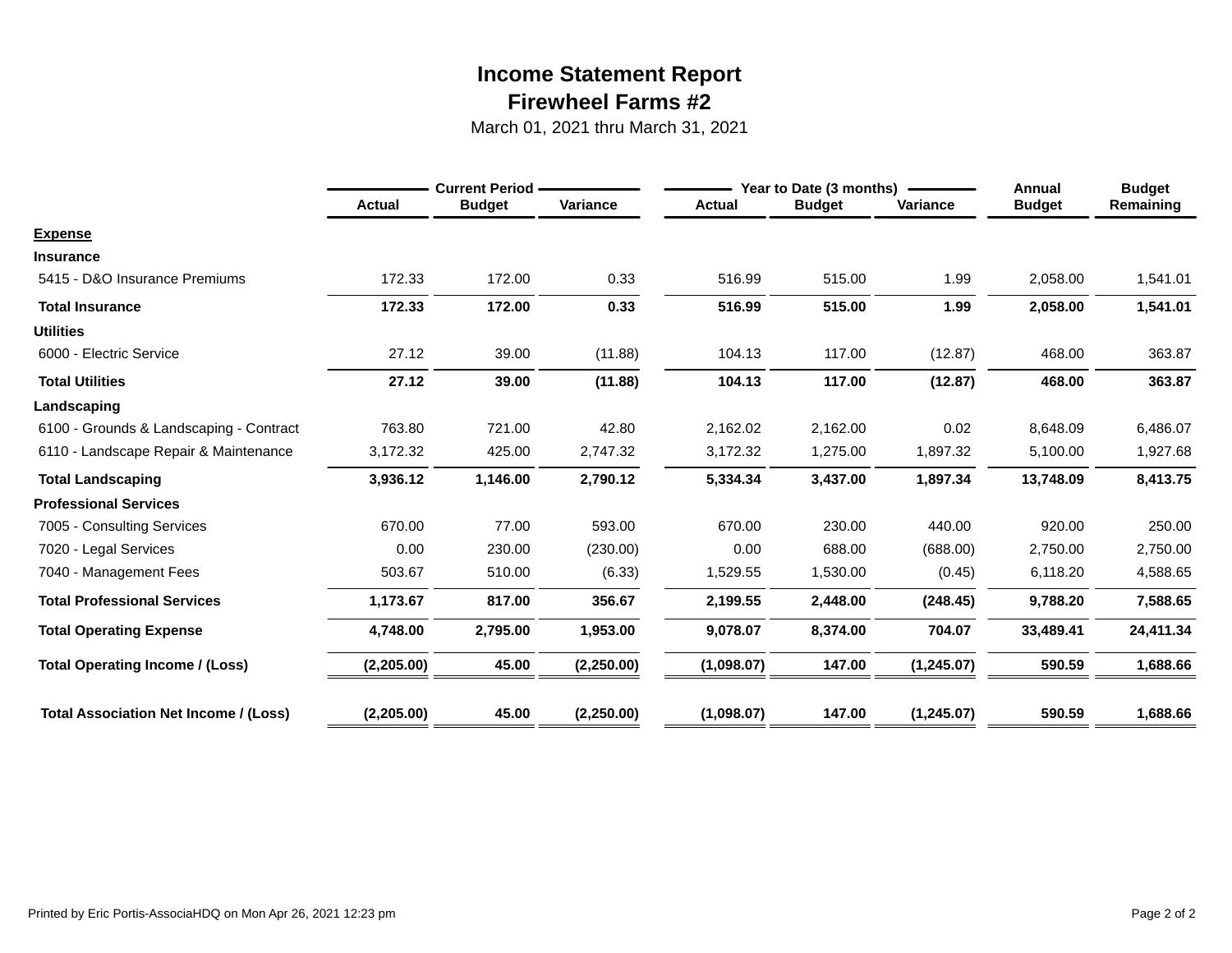# **Firewheel Farms #2 Income and Expense Trend Report**

As of March 31, 2021

| <b>Account Description</b>        | Jan          | Feb         | Mar          | Apr           | May           | Jun           | Jul           | Aug           | Sep           | Oct           | Nov           | Dec           | Full Year    | Total         |
|-----------------------------------|--------------|-------------|--------------|---------------|---------------|---------------|---------------|---------------|---------------|---------------|---------------|---------------|--------------|---------------|
|                                   | Actual       | Actual      | Actual       | <b>Budget</b> | <b>Budget</b> | <b>Budget</b> | <b>Budget</b> | <b>Budget</b> | <b>Budget</b> | <b>Budget</b> | <b>Budget</b> | <b>Budget</b> | Actual       | <b>Budget</b> |
| <b>Assessment Income</b>          |              |             |              |               |               |               |               |               |               |               |               |               |              |               |
| 4000 - Residential Assessments    | 2,543        | 2,544       | 2,543        |               |               |               |               |               |               |               |               |               | 7,630        | 30,520        |
| 4025 - Reserve Assessments        | 350          | $\mathbf 0$ | $\mathbf 0$  |               |               |               |               |               |               |               |               |               | 350          | $\mathbf 0$   |
| <b>Total Assessment Income</b>    | 2,893        | 2,544       | 2,543        | $\mathbf 0$   | $\mathbf 0$   | $\bf{0}$      | 0             | $\mathbf 0$   | $\bf{0}$      | $\bf{0}$      | $\mathbf 0$   | $\mathbf{0}$  | 7,980        | 30,520        |
| <b>User Fee Income</b>            |              |             |              |               |               |               |               |               |               |               |               |               |              |               |
| 4260 - Resale Processing Fees     | 0            | $\mathbf 0$ | $\mathbf 0$  |               |               |               |               |               |               |               |               |               | $\bf{0}$     | 3,160         |
| <b>Total User Fee Income</b>      | $\mathbf 0$  | $\mathbf 0$ | $\mathbf 0$  | $\mathbf 0$   | $\mathbf 0$   | $\Omega$      | $\bf{0}$      | $\bf{0}$      | $\bf{0}$      | $\bf{0}$      | $\mathbf 0$   | $\mathbf{0}$  | $\mathbf{0}$ | 3,160         |
| <b>Collections Income</b>         |              |             |              |               |               |               |               |               |               |               |               |               |              |               |
| 4700 - Collection Processing Fees | 0            | $\mathbf 0$ | $\mathbf 0$  |               |               |               |               |               |               |               |               |               | $\mathbf 0$  | 150           |
| 4710 - Late Fees & Interest       | 0            | $\mathbf 0$ | $\mathbf 0$  |               |               |               |               |               |               |               |               |               | $\mathbf 0$  | 250           |
| <b>Total Collections Income</b>   | 0            | $\mathbf 0$ | $\mathbf 0$  | $\mathbf 0$   | $\mathbf 0$   | $\bf{0}$      | $\mathbf 0$   | $\mathbf 0$   | $\mathbf 0$   | $\mathbf 0$   | $\bf{0}$      | $\mathbf 0$   | $\mathbf 0$  | 400           |
| <b>Total Income</b>               | 2,893        | 2,544       | 2,543        | $\mathbf 0$   | $\bf{0}$      | 0             | 0             | $\mathbf{0}$  | 0             | 0             | $\bf{0}$      | $\bf{0}$      | 7,980        | 34,080        |
| Administrative                    |              |             |              |               |               |               |               |               |               |               |               |               |              |               |
| 5000 - General Administrative     | 245          | (118)       | 9            |               |               |               |               |               |               |               |               |               | 136          | 50            |
| 5003 - Annual Meetings            | 100          | $\mathbf 0$ | $\mathbf 0$  |               |               |               |               |               |               |               |               |               | 100          | 500           |
| 5045 - Dues & Subscriptions       | 78           | 388         | (78)         |               |               |               |               |               |               |               |               |               | 388          | 320           |
| 5115 - Web Site Maintenance       | 712          | 42          | (712)        |               |               |               |               |               |               |               |               |               | 42           | 584           |
| <b>Total Administrative</b>       | 1,135        | 312         | (781)        | $\mathbf 0$   | $\mathbf{0}$  | $\mathbf{0}$  | $\mathbf{0}$  | $\mathbf{0}$  | $\bf{0}$      | $\mathbf{0}$  | $\bf{0}$      | $\bf{0}$      | 666          | 1,454         |
| <b>Communications</b>             |              |             |              |               |               |               |               |               |               |               |               |               |              |               |
| 5200 - Community Events           | 0            | 0           | 200          |               |               |               |               |               |               |               |               |               | 200          | 2,825         |
| 5210 - Printing & Copying         | 36           | $\mathbf 0$ | 16           |               |               |               |               |               |               |               |               |               | 52           | 1,447         |
| 5215 - Postage                    | $\mathbf{1}$ | $\mathbf 0$ | 3            |               |               |               |               |               |               |               |               |               | 4            | 1,621         |
| 5225 - Newsletter Services        | 0            | $\mathbf 0$ | $\mathbf{1}$ |               |               |               |               |               |               |               |               |               | $\mathbf 1$  | 80            |
| <b>Total Communications</b>       | 37           | $\mathbf 0$ | 220          | $\mathbf 0$   | $\mathbf 0$   | $\bf{0}$      | $\bf{0}$      | $\mathbf{0}$  | $\bf{0}$      | 0             | $\mathbf{0}$  | $\bf{0}$      | 257          | 5,973         |
| <b>Insurance</b>                  |              |             |              |               |               |               |               |               |               |               |               |               |              |               |
| 5415 - D&O Insurance Premiums     | 172          | 172         | 172          |               |               |               |               |               |               |               |               |               | 517          | 2,058         |
| <b>Total Insurance</b>            | 172          | 172         | 172          | $\bf{0}$      | $\bf{0}$      | $\bf{0}$      | $\mathbf 0$   | $\mathbf 0$   | 0             | $\mathbf 0$   | $\bf{0}$      | $\mathbf 0$   | 517          | 2,058         |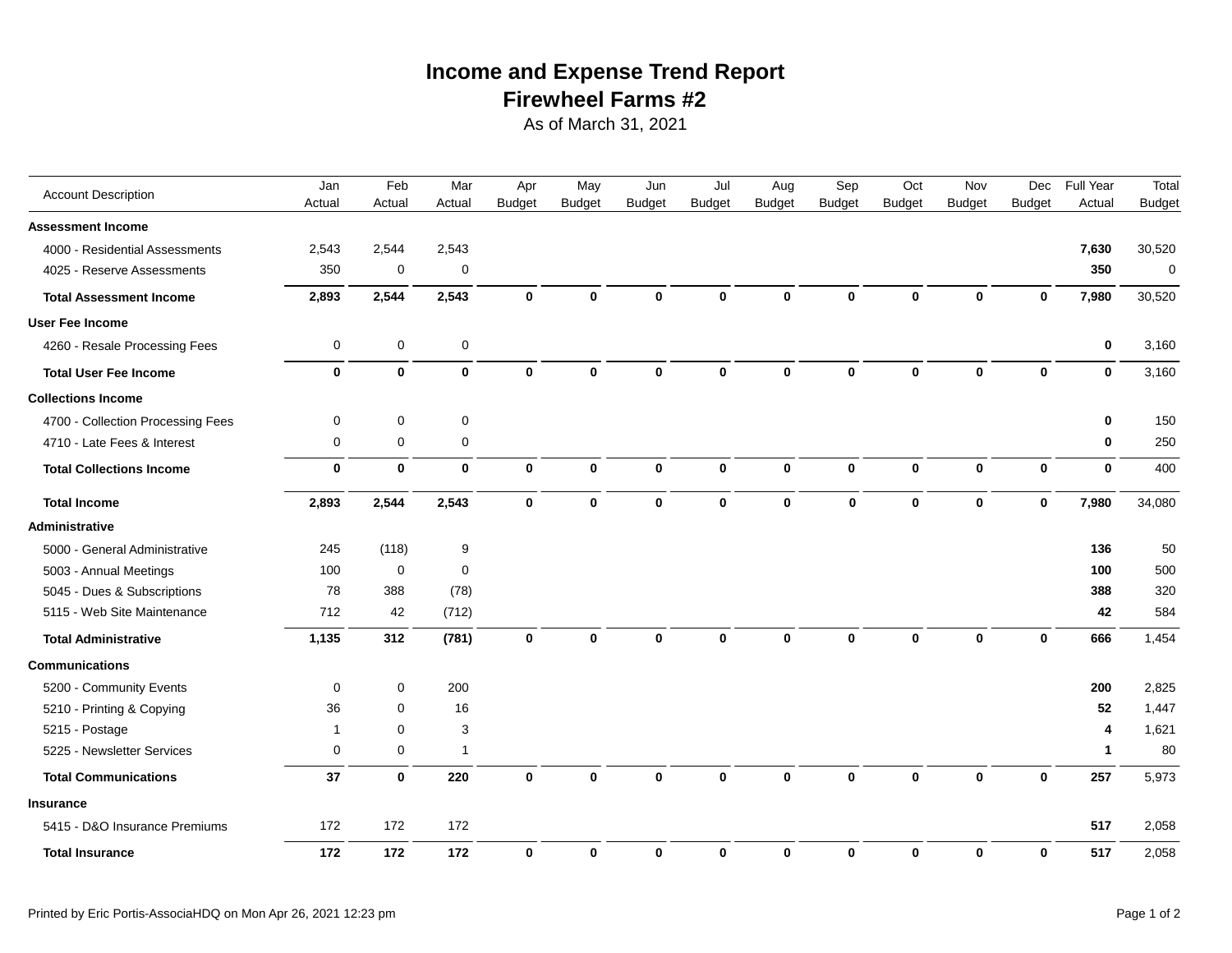# **Firewheel Farms #2 Income and Expense Trend Report**

As of March 31, 2021

|                                         | Jan      | Feb         | Mar         | Apr           | May           | Jun           | Jul           | Aug           | Sep           | Oct           | Nov           | Dec           | <b>Full Year</b> | Total         |
|-----------------------------------------|----------|-------------|-------------|---------------|---------------|---------------|---------------|---------------|---------------|---------------|---------------|---------------|------------------|---------------|
| <b>Account Description</b>              | Actual   | Actual      | Actual      | <b>Budget</b> | <b>Budget</b> | <b>Budget</b> | <b>Budget</b> | <b>Budget</b> | <b>Budget</b> | <b>Budget</b> | <b>Budget</b> | <b>Budget</b> | Actual           | <b>Budget</b> |
| <b>Utilities</b>                        |          |             |             |               |               |               |               |               |               |               |               |               |                  |               |
| 6000 - Electric Service                 | 51       | 26          | 27          |               |               |               |               |               |               |               |               |               | 104              | 468           |
| <b>Total Utilities</b>                  | 51       | 26          | 27          | 0             | $\bf{0}$      | <sup>0</sup>  | O.            | O             | 0             | 0             | 0             | 0             | 104              | 468           |
| Landscaping                             |          |             |             |               |               |               |               |               |               |               |               |               |                  |               |
| 6100 - Grounds & Landscaping - Contract | 699      | 699         | 764         |               |               |               |               |               |               |               |               |               | 2,162            | 8,648         |
| 6110 - Landscape Repair & Maintenance   | 0        | 0           | 3,172       |               |               |               |               |               |               |               |               |               | 3,172            | 5,100         |
| <b>Total Landscaping</b>                | 699      | 699         | 3,936       | 0             | 0             | O             | 0             | 0             | O             | 0             | 0             | 0             | 5,334            | 13,748        |
| <b>Professional Services</b>            |          |             |             |               |               |               |               |               |               |               |               |               |                  |               |
| 7005 - Consulting Services              | 0        | $\mathbf 0$ | 670         |               |               |               |               |               |               |               |               |               | 670              | 920           |
| 7020 - Legal Services                   | $\Omega$ | $\mathbf 0$ | $\mathbf 0$ |               |               |               |               |               |               |               |               |               | $\bf{0}$         | 2,750         |
| 7040 - Management Fees                  | 513      | 513         | 504         |               |               |               |               |               |               |               |               |               | 1,530            | 6,118         |
| <b>Total Professional Services</b>      | 513      | 513         | 1,174       | $\mathbf 0$   | $\mathbf 0$   | $\mathbf{0}$  | 0             | $\bf{0}$      | 0             | 0             | $\mathbf 0$   | 0             | 2,200            | 9,788         |
| <b>Total Expense</b>                    | 2,608    | 1,722       | 4,748       | 0             | $\mathbf 0$   | $\mathbf{0}$  | $\bf{0}$      | $\bf{0}$      | $\mathbf 0$   | $\mathbf 0$   | $\mathbf 0$   | 0             | 9,078            | 33,489        |
| <b>Association Summary</b>              | 285      | 822         | (2, 205)    | 0             | $\bf{0}$      | $\bf{0}$      | 0             | $\mathbf{0}$  | 0             | 0             | 0             | 0             | (1,098)          | 591           |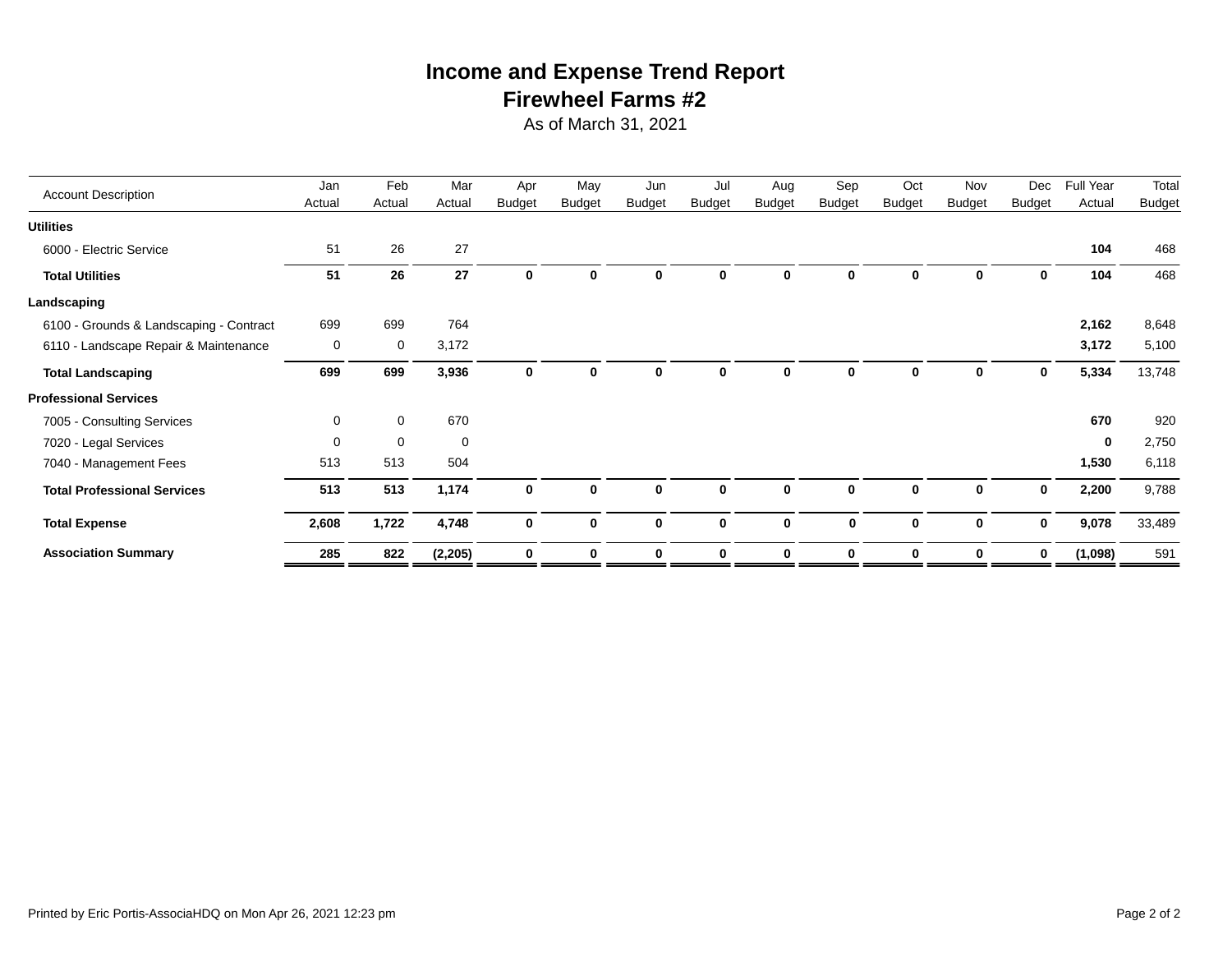## **Firewheel Farms #2**

From March 01, 2021 To March 31, 2021

| Date                             | <b>Batch</b> | <b>Source</b>                               | Project | <b>Description</b>                     | Reference                                                   | <b>Amount</b>           |           |
|----------------------------------|--------------|---------------------------------------------|---------|----------------------------------------|-------------------------------------------------------------|-------------------------|-----------|
| Assets                           |              |                                             |         |                                        |                                                             |                         |           |
|                                  |              | 1000 - Pacific Premier Bank Operating #8236 |         |                                        |                                                             | <b>Opening Balance:</b> | 26,143.40 |
| 03/01/2021                       | 4729786      | C3 Credit Card Payment                      |         | <b>ATGPay Online Payment</b>           | <b>Credit Card Payment</b>                                  | 109.00                  |           |
|                                  | 4731056      | AP Check Run 03-01-2021                     |         | <b>PMG North Texas</b>                 | Check No 02000026                                           | (503.67)                |           |
|                                  | 4731057      | AP Check Run 03-01-2021                     |         | <b>Steven Tharp</b>                    | Check No 01000029                                           | (122.59)                |           |
| 03/02/2021                       | 4732671      | AP City of Garland                          |         | *VOID* City of Garland                 | Void Check: 3000011                                         | 12.20                   |           |
| 03/03/2021                       | 4733796      | AP Check Run 03-03-2021                     |         | <b>PMG North Texas</b>                 | Check No 02000027                                           | (28.68)                 |           |
|                                  | 4733797      | AP Check Run 03-03-2021                     |         | Botanica Integrated Landscape          | Check No 01000030                                           | (699.11)                |           |
| 03/06/2021                       | 4738812      | C3 ACH Payment                              |         | <b>ATGPay Online Payment</b>           | <b>ACH Payment</b>                                          | 109.00                  |           |
| 03/09/2021                       | 4740130      | C3 Cash Receipts                            |         | 001 Items on Deposit Slip              | Cash Receipts                                               | 109.00                  |           |
| 03/10/2021                       | 4741856      | AP Check Run 03-10-2021                     |         | <b>Arborworks Tree Care</b>            | Check No 01000031                                           | (3,000.00)              |           |
| 03/11/2021                       | 4743655      | C3 Lock Box Receipts                        |         | 001 Items on Lock Box File             | <b>Lock Box Receipts</b>                                    | 109.00                  |           |
| 03/17/2021                       | 4746920      | C3 Credit Card Payment                      |         | <b>ATGPay Online Payment</b>           | <b>Credit Card Payment</b>                                  | 109.00                  |           |
|                                  | 4747322      | C3 Lockbox Receipts                         |         | 2 Items on Lock Box File               | <b>Lock Box Receipts</b>                                    | 218.00                  |           |
| 03/23/2021                       | 4750244      | C3 Credit Card Payment                      |         | <b>ATGPay Online Payment</b>           | Credit Card Payment                                         | 514.00                  |           |
| 03/24/2021                       | 4750243      | C3 Cash Receipts                            |         | 002 Items on Deposit Slip              | Cash Receipts                                               | 980.00                  |           |
| 03/25/2021                       | 4752299      | C3 ACH Payment                              |         | <b>ATGPay Online Payment</b>           | <b>ACH Payment</b>                                          | 129.00                  |           |
|                                  | 4752680      | C3 Lockbox Receipts                         |         | 1 Items on Lock Box File               | <b>Lock Box Receipts</b>                                    | 109.00                  |           |
| 03/28/2021                       | 4753994      | C3 Credit Card Payment                      |         | <b>ATGPay Online Payment</b>           | <b>Credit Card Payment</b>                                  | 129.00                  |           |
| 03/29/2021                       | 4754563      | C3 Credit Card Payment                      |         | <b>ATGPay Online Payment</b>           | <b>Credit Card Payment</b>                                  | 109.00                  |           |
|                                  | 4754724      | AP Check Run 03-29-2021                     |         | Botanica Integrated Landscape          | Check No 01000032                                           | (699.11)                |           |
|                                  | 4754752      | C3 Credit Card Payment                      |         | <b>ATGPay Online Payment</b>           | <b>Credit Card Payment</b>                                  | 514.00                  |           |
| 03/30/2021                       | 4756646      | C3 Credit Card Payment                      |         | <b>ATGPay Online Payment</b>           | <b>Credit Card Payment</b>                                  | 129.00                  |           |
| 03/31/2021                       | 4757220      | C3 Credit Card Payment                      |         | <b>ATGPay Online Payment</b>           | <b>Credit Card Payment</b>                                  | 129.00                  |           |
|                                  | 4757892      | C3 Credit Card Payment                      |         | <b>ATGPay Online Payment</b>           | <b>Credit Card Payment</b>                                  | 89.00                   |           |
|                                  | 4758082      | C3 Lock Box Receipts                        |         | 001 Items on Lock Box File             | <b>Lock Box Receipts</b>                                    | 109.00                  |           |
|                                  | 4774046      | JE Bank Drafts                              |         | City of Garland                        | 3/24/2021 12:00:00 A                                        | (39.32)                 |           |
|                                  |              |                                             |         |                                        | Total March, 2021:                                          | (1,377.28)              |           |
|                                  |              |                                             |         |                                        | Ending Balance 1000 - Pacific Premier Bank Operating #8236: |                         | 24,766.12 |
| 1010 - Operating Cash Account 11 |              |                                             |         |                                        |                                                             | <b>Opening Balance:</b> | 34,406.45 |
| 03/31/2021                       |              | 4778615 JE Bank Drafts                      |         | Deposit 1121448364                     | 3/10/2021 12:00:00 A                                        | 119.92                  |           |
|                                  |              |                                             |         | <b>Bruce Miller Nursery</b>            | 3/26/2021 12:00:00 A                                        | (49.73)                 |           |
|                                  |              |                                             |         | The Home Depot                         | 3/29/2021 12:00:00 A                                        | (200.00)                |           |
|                                  |              |                                             |         |                                        | Total March, 2021:                                          | (129.81)                |           |
|                                  |              |                                             |         |                                        | Ending Balance 1010 - Operating Cash Account 11:            |                         | 34,276.64 |
|                                  |              |                                             |         |                                        |                                                             |                         |           |
|                                  |              | 1500 - Residential Assessments Receivable   |         |                                        |                                                             | <b>Opening Balance:</b> | 7,129.00  |
| 03/01/2021                       | 4729786      | C3 Credit Card Payment                      |         | <b>ATGPay Online Payment</b>           | <b>Credit Card Payment</b>                                  | (109.00)                |           |
|                                  | 4734965      | RV System AR to Prepaid Reclassification    |         | Reverse February AR Reclass to Prepaid | <b>Reclass</b>                                              | (784.76)                |           |
| 03/06/2021                       | 4738812      | C3 ACH Payment                              |         | <b>ATGPay Online Payment</b>           | <b>ACH Payment</b>                                          | (109.00)                |           |
| 03/09/2021                       | 4740130      | C3 Cash Receipts                            |         | 001 Items on Deposit Slip              | Cash Receipts                                               | (109.00)                |           |

Printed by Eric Portis-AssociaHDQ on Mon Apr 26, 2021 12:23 pm Page 1 of 7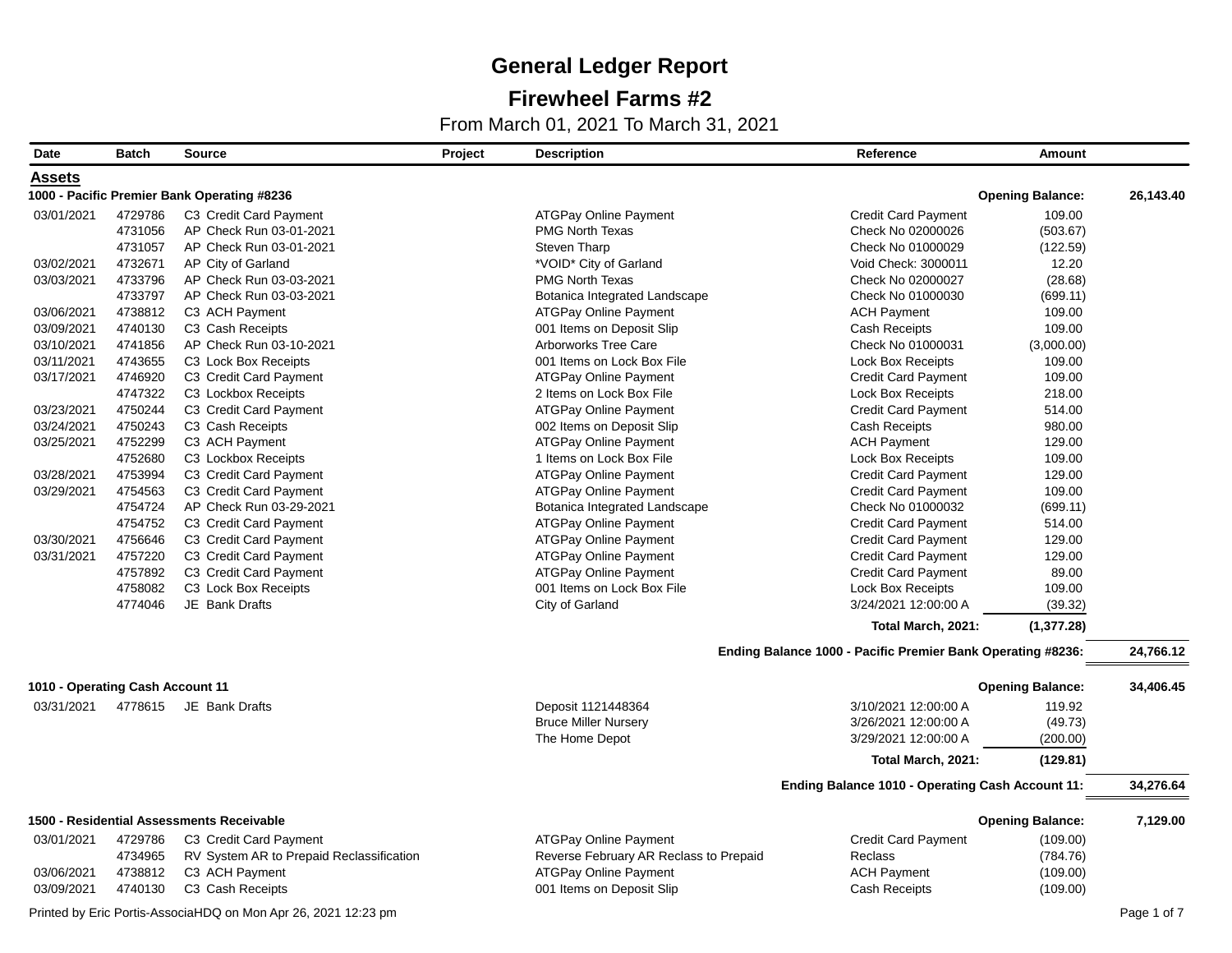## **Firewheel Farms #2**

| Date                     | <b>Batch</b> | Source                                     | Project | <b>Description</b>           | Reference                                                  | <b>Amount</b>                      |              |
|--------------------------|--------------|--------------------------------------------|---------|------------------------------|------------------------------------------------------------|------------------------------------|--------------|
| <b>Assets</b>            |              |                                            |         |                              |                                                            |                                    |              |
|                          |              | 1500 - Residential Assessments Receivable  |         |                              |                                                            | <b>Balance From Previous Page:</b> | 6,017.24     |
| 03/11/2021               | 4743655      | C3 Lock Box Receipts                       |         | 001 Items on Lock Box File   | <b>Lock Box Receipts</b>                                   | (109.00)                           |              |
| 03/15/2021               | 4748102      | C3 Monthly Delinquency Process Charges     |         | 044 Items - Handling Charge  | March, 2021                                                | 880.00                             |              |
| 03/17/2021               | 4746920      | C3 Credit Card Payment                     |         | <b>ATGPay Online Payment</b> | <b>Credit Card Payment</b>                                 | (109.00)                           |              |
|                          | 4747322      | C3 Lockbox Receipts                        |         | 2 Items on Lock Box File     | Lock Box Receipts                                          | (218.00)                           |              |
| 03/23/2021               | 4750244      | C3 Credit Card Payment                     |         | <b>ATGPay Online Payment</b> | <b>Credit Card Payment</b>                                 | (514.00)                           |              |
| 03/24/2021               | 4750243      | C3 Cash Receipts                           |         | 002 Items on Deposit Slip    | Cash Receipts                                              | (980.00)                           |              |
| 03/25/2021               | 4752299      | C3 ACH Payment                             |         | <b>ATGPay Online Payment</b> | <b>ACH Payment</b>                                         | (129.00)                           |              |
|                          | 4752680      | C3 Lockbox Receipts                        |         | 1 Items on Lock Box File     | Lock Box Receipts                                          | (109.00)                           |              |
| 03/28/2021               | 4753994      | C3 Credit Card Payment                     |         | ATGPay Online Payment        | <b>Credit Card Payment</b>                                 | (129.00)                           |              |
| 03/29/2021               | 4754563      | C3 Credit Card Payment                     |         | <b>ATGPay Online Payment</b> | <b>Credit Card Payment</b>                                 | (109.00)                           |              |
|                          | 4754752      | C3 Credit Card Payment                     |         | ATGPay Online Payment        | <b>Credit Card Payment</b>                                 | (514.00)                           |              |
| 03/30/2021               | 4756523      | C3 AR Adjustment - Handling Charge         |         | Adjust Account 00381-6084    | AR Adjust Batch                                            | (20.00)                            |              |
|                          | 4756646      | C3 Credit Card Payment                     |         | <b>ATGPay Online Payment</b> | <b>Credit Card Payment</b>                                 | (129.00)                           |              |
| 03/31/2021               | 4757220      | C3 Credit Card Payment                     |         | <b>ATGPay Online Payment</b> | <b>Credit Card Payment</b>                                 | (129.00)                           |              |
|                          | 4757892      | C3 Credit Card Payment                     |         | <b>ATGPay Online Payment</b> | <b>Credit Card Payment</b>                                 | (89.00)                            |              |
|                          | 4758082      | C3 Lock Box Receipts                       |         | 001 Items on Lock Box File   | <b>Lock Box Receipts</b>                                   | (109.00)                           |              |
|                          | 4764626      | RV System AR to Prepaid Reclassification   |         | March AR Reclass to Prepaid  | Reclass                                                    | 1,056.76                           |              |
|                          |              |                                            |         |                              | Total March, 2021:                                         | (2,571.00)                         |              |
|                          |              |                                            |         |                              | Ending Balance 1500 - Residential Assessments Receivable:  |                                    | 4,558.00     |
| 1600 - Prepaid Insurance |              |                                            |         |                              |                                                            | <b>Opening Balance:</b>            | 1,895.67     |
| 03/31/2021               | 4750254      | JE Monthly insurance amortization          |         | D&O Coverage                 | 02/06/21-02/06/22                                          | (172.33)                           |              |
|                          |              |                                            |         |                              | Total March, 2021:                                         | (172.33)                           |              |
|                          |              |                                            |         |                              | Ending Balance 1600 - Prepaid Insurance:                   |                                    | 1,723.34     |
|                          |              |                                            |         |                              |                                                            |                                    |              |
|                          |              | 1760 - Transition In - Homeowners Balances |         |                              |                                                            | <b>Opening Balance:</b>            | 83.00        |
|                          |              |                                            |         | No Activity this period      |                                                            | 0.00                               |              |
|                          |              |                                            |         |                              |                                                            | 0.00                               |              |
|                          |              |                                            |         |                              |                                                            |                                    | 83.00        |
|                          |              |                                            |         |                              | Ending Balance 1760 - Transition In - Homeowners Balances: |                                    |              |
| 1799 - Clearing Account  |              |                                            |         |                              |                                                            | <b>Opening Balance:</b>            | (14, 237.32) |
|                          |              |                                            |         | No Activity this period      |                                                            | 0.00                               |              |
|                          |              |                                            |         |                              |                                                            | 0.00                               |              |
|                          |              |                                            |         |                              | <b>Ending Balance 1799 - Clearing Account:</b>             |                                    | (14, 237.32) |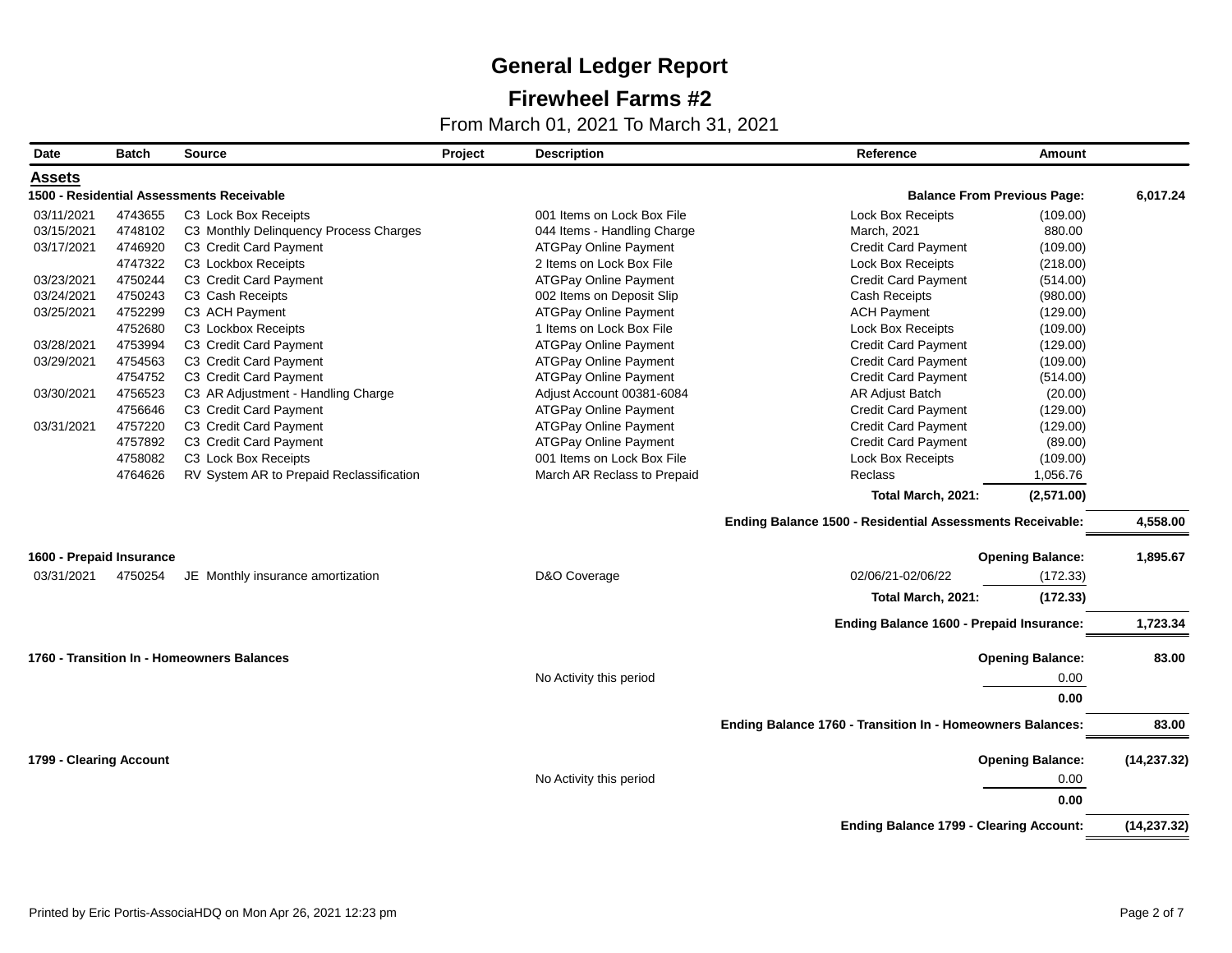## **Firewheel Farms #2**

| Date                           | <b>Batch</b>       | <b>Source</b>                                               | Project | <b>Description</b>                   | Reference                                            | <b>Amount</b>           |          |
|--------------------------------|--------------------|-------------------------------------------------------------|---------|--------------------------------------|------------------------------------------------------|-------------------------|----------|
| <b>Liabilities</b>             |                    |                                                             |         |                                      |                                                      |                         |          |
| 2000 - Accounts Payable        |                    |                                                             |         |                                      |                                                      | <b>Opening Balance:</b> | 0.00     |
| 03/01/2021                     | 4731054            | AP PMG North Texas                                          |         | Management Fee - For March 2021      |                                                      | (503.67)                |          |
|                                | 4731055            | AP Steven Tharp                                             |         | <b>Board Member Reimbursement</b>    |                                                      | (122.59)                |          |
|                                | 4731056            | AP PMG North Texas                                          |         | Management Fee - For March 2021      |                                                      | 503.67                  |          |
|                                | 4731057            | AP Steven Tharp                                             |         | <b>Board Member Reimbursement</b>    |                                                      | 122.59                  |          |
|                                | 4733794            | AP PMG North Texas                                          |         | A/P Check                            |                                                      | (8.12)                  |          |
|                                |                    |                                                             |         | Standard #10 Envelope with Window    |                                                      | (1.25)                  |          |
|                                |                    |                                                             |         | <b>Scanned Document</b>              |                                                      | (1.50)                  |          |
|                                |                    |                                                             |         | <b>Bulk Postage</b>                  |                                                      | (3.20)                  |          |
|                                |                    |                                                             |         | Folding & Stuffing                   |                                                      | (0.75)                  |          |
|                                |                    |                                                             |         | <b>B&amp;W Copies</b>                |                                                      | (4.87)                  |          |
|                                |                    |                                                             |         | Electronic Data Storage              |                                                      | (8.99)                  |          |
| 03/02/2021                     | 4733795            | AP Botanica Integrated Landscape                            |         |                                      |                                                      | (699.11)                |          |
| 03/03/2021                     | 4733796            | AP PMG North Texas                                          |         | A/P Check                            |                                                      | 8.12                    |          |
|                                |                    |                                                             |         | <b>B&amp;W Copies</b>                |                                                      | 4.87                    |          |
|                                |                    |                                                             |         | <b>Bulk Postage</b>                  |                                                      | 3.20                    |          |
|                                |                    |                                                             |         | Electronic Data Storage              |                                                      | 8.99                    |          |
|                                |                    |                                                             |         | Folding & Stuffing                   |                                                      | 0.75                    |          |
|                                |                    |                                                             |         | <b>Scanned Document</b>              |                                                      | 1.50                    |          |
|                                |                    |                                                             |         | Standard #10 Envelope with Window    |                                                      | 1.25<br>699.11          |          |
| 03/09/2021                     | 4733797<br>4741855 | AP Botanica Integrated Landscape<br>AP Arborworks Tree Care |         | <b>Tree Maintenance</b>              |                                                      | (3,000.00)              |          |
| 03/10/2021                     | 4741856            | AP Arborworks Tree Care                                     |         | <b>Tree Maintenance</b>              |                                                      | 3,000.00                |          |
| 03/26/2021                     | 4754723            | AP Botanica Integrated Landscape                            |         |                                      | March 2021 Landscapi                                 | (699.11)                |          |
| 03/29/2021                     | 4754724            | AP Botanica Integrated Landscape                            |         |                                      | March 2021 Landscapi                                 | 699.11                  |          |
|                                |                    |                                                             |         |                                      |                                                      | 0.00                    |          |
|                                |                    |                                                             |         |                                      | Total March, 2021:                                   |                         |          |
|                                |                    |                                                             |         |                                      | Ending Balance 2000 - Accounts Payable:              |                         | 0.00     |
| 2010 - Delinquency Fee Payable |                    |                                                             |         |                                      |                                                      | <b>Opening Balance:</b> | (20.00)  |
| 03/15/2021                     | 4748102            | C3 Monthly Delinquency Process Charges                      |         | 044 Items - Handling Charge          | March, 2021                                          | (880.00)                |          |
| 03/30/2021                     | 4756523            | C3 AR Adjustment - Handling Charge                          |         | Adjust Account 00381-6084            | AR Adjust Batch                                      | 20.00                   |          |
|                                |                    |                                                             |         |                                      | Total March, 2021:                                   | (860.00)                |          |
|                                |                    |                                                             |         |                                      |                                                      |                         |          |
|                                |                    |                                                             |         |                                      | Ending Balance 2010 - Delinquency Fee Payable:       |                         | (880.00) |
| 2395 - Other Accrued Expenses  |                    |                                                             |         |                                      |                                                      | <b>Opening Balance:</b> | (699.11) |
| 03/01/2021                     | 4746336            | RV Automated Accruals Posted 3/5/2021                       |         | Accrue Botanica Integrated Landscape | NOI0221699                                           | 699.11                  |          |
| 03/31/2021                     | 4774047            | RV Automated Accruals Posted 4/8/2021                       |         | Accrue Botanica Integrated Landscape | NOI032165                                            | (64.69)                 |          |
|                                |                    |                                                             |         |                                      | Total March, 2021:                                   | 634.42                  |          |
|                                |                    |                                                             |         |                                      | <b>Ending Balance 2395 - Other Accrued Expenses:</b> |                         | (64.69)  |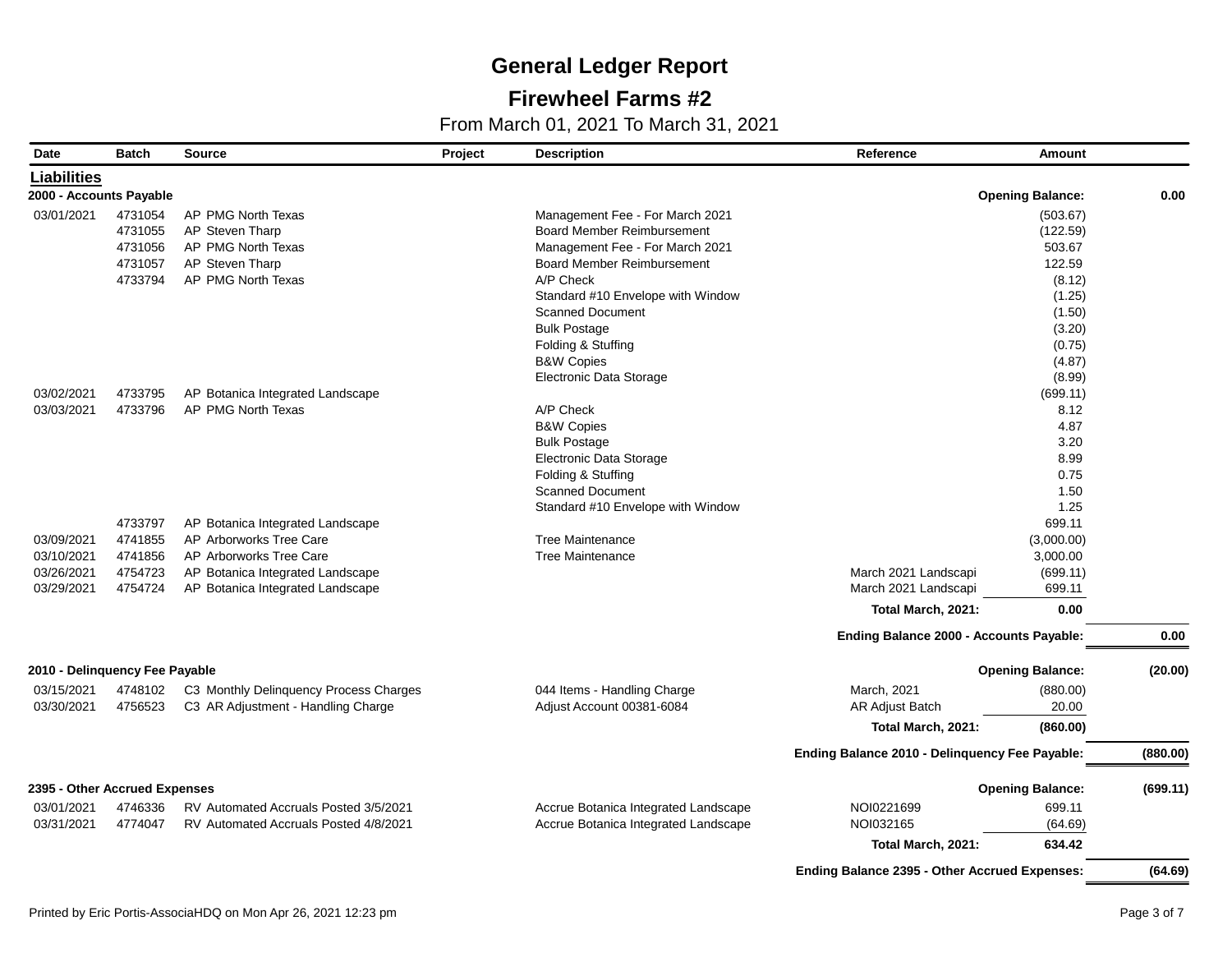## **Firewheel Farms #2**

| <b>Liabilities</b><br>2550 - Prepaid Assessments<br><b>Opening Balance:</b><br>4734965<br>784.76<br>03/01/2021<br>RV System AR to Prepaid Reclassification<br>Reverse February AR Reclass to Prepaid<br>Reclass<br>03/31/2021<br>4764626<br>RV System AR to Prepaid Reclassification<br>March AR Reclass to Prepaid<br>Reclass<br>(1,056.76)<br>Total March, 2021:<br>(272.00)<br>(1,056.76)<br>Ending Balance 2550 - Prepaid Assessments:<br>2595 - Deferred Revenue<br><b>Opening Balance:</b><br>(25, 433.00)<br>JE Assessments Adj<br>03/31/2021<br>4750176<br>Rcls Billing batch to deferred income<br>3/31/21<br>2,543.00<br>2,543.00<br>Total March, 2021:<br>Ending Balance 2595 - Deferred Revenue:<br>(22,890.00)<br><b>Owners' Equity</b><br>3000 - Owners Equity<br><b>Opening Balance:</b><br>No Activity this period<br>0.00<br>0.00<br>Ending Balance 3000 - Owners Equity:<br>(27, 376.40)<br><b>Income</b><br>4000 - Residential Assessments<br><b>Opening Balance:</b><br>JE Assessments Adj<br>Rcls Billing batch to deferred income<br>3/31/21<br>(2,543.00)<br>03/31/2021<br>4750176<br>(2,543.00)<br>Total March, 2021:<br><b>Ending Balance 4000 - Residential Assessments:</b><br>(7,630.00)<br><b>Opening Balance:</b><br>4025 - Reserve Assessments<br>No Activity this period<br>0.00<br>0.00<br>Ending Balance 4025 - Reserve Assessments:<br>(350.00)<br><b>Expenses</b><br><b>Opening Balance:</b><br>126.99<br>5000 - General Administrative<br>AP PMG North Texas<br>A/P Check<br>4733794<br>8.12<br>03/01/2021<br>Standard #10 Envelope with Window<br>1.25<br>03/31/2021<br>A/P Check<br>3/31/21<br>(8.12)<br>4750241<br>JE Reclass Dept<br>3/31/21<br>Standard #10 Envelope<br>(1.25) | Date | <b>Batch</b> | <b>Source</b> | Project | <b>Description</b>             | Reference | <b>Amount</b> |              |
|--------------------------------------------------------------------------------------------------------------------------------------------------------------------------------------------------------------------------------------------------------------------------------------------------------------------------------------------------------------------------------------------------------------------------------------------------------------------------------------------------------------------------------------------------------------------------------------------------------------------------------------------------------------------------------------------------------------------------------------------------------------------------------------------------------------------------------------------------------------------------------------------------------------------------------------------------------------------------------------------------------------------------------------------------------------------------------------------------------------------------------------------------------------------------------------------------------------------------------------------------------------------------------------------------------------------------------------------------------------------------------------------------------------------------------------------------------------------------------------------------------------------------------------------------------------------------------------------------------------------------------------------------------------------------------------------------------------------------|------|--------------|---------------|---------|--------------------------------|-----------|---------------|--------------|
|                                                                                                                                                                                                                                                                                                                                                                                                                                                                                                                                                                                                                                                                                                                                                                                                                                                                                                                                                                                                                                                                                                                                                                                                                                                                                                                                                                                                                                                                                                                                                                                                                                                                                                                          |      |              |               |         |                                |           |               |              |
|                                                                                                                                                                                                                                                                                                                                                                                                                                                                                                                                                                                                                                                                                                                                                                                                                                                                                                                                                                                                                                                                                                                                                                                                                                                                                                                                                                                                                                                                                                                                                                                                                                                                                                                          |      |              |               |         |                                |           |               | (784.76)     |
|                                                                                                                                                                                                                                                                                                                                                                                                                                                                                                                                                                                                                                                                                                                                                                                                                                                                                                                                                                                                                                                                                                                                                                                                                                                                                                                                                                                                                                                                                                                                                                                                                                                                                                                          |      |              |               |         |                                |           |               |              |
|                                                                                                                                                                                                                                                                                                                                                                                                                                                                                                                                                                                                                                                                                                                                                                                                                                                                                                                                                                                                                                                                                                                                                                                                                                                                                                                                                                                                                                                                                                                                                                                                                                                                                                                          |      |              |               |         |                                |           |               |              |
|                                                                                                                                                                                                                                                                                                                                                                                                                                                                                                                                                                                                                                                                                                                                                                                                                                                                                                                                                                                                                                                                                                                                                                                                                                                                                                                                                                                                                                                                                                                                                                                                                                                                                                                          |      |              |               |         |                                |           |               |              |
|                                                                                                                                                                                                                                                                                                                                                                                                                                                                                                                                                                                                                                                                                                                                                                                                                                                                                                                                                                                                                                                                                                                                                                                                                                                                                                                                                                                                                                                                                                                                                                                                                                                                                                                          |      |              |               |         |                                |           |               |              |
|                                                                                                                                                                                                                                                                                                                                                                                                                                                                                                                                                                                                                                                                                                                                                                                                                                                                                                                                                                                                                                                                                                                                                                                                                                                                                                                                                                                                                                                                                                                                                                                                                                                                                                                          |      |              |               |         |                                |           |               |              |
|                                                                                                                                                                                                                                                                                                                                                                                                                                                                                                                                                                                                                                                                                                                                                                                                                                                                                                                                                                                                                                                                                                                                                                                                                                                                                                                                                                                                                                                                                                                                                                                                                                                                                                                          |      |              |               |         |                                |           |               |              |
|                                                                                                                                                                                                                                                                                                                                                                                                                                                                                                                                                                                                                                                                                                                                                                                                                                                                                                                                                                                                                                                                                                                                                                                                                                                                                                                                                                                                                                                                                                                                                                                                                                                                                                                          |      |              |               |         |                                |           |               |              |
|                                                                                                                                                                                                                                                                                                                                                                                                                                                                                                                                                                                                                                                                                                                                                                                                                                                                                                                                                                                                                                                                                                                                                                                                                                                                                                                                                                                                                                                                                                                                                                                                                                                                                                                          |      |              |               |         |                                |           |               |              |
|                                                                                                                                                                                                                                                                                                                                                                                                                                                                                                                                                                                                                                                                                                                                                                                                                                                                                                                                                                                                                                                                                                                                                                                                                                                                                                                                                                                                                                                                                                                                                                                                                                                                                                                          |      |              |               |         |                                |           |               |              |
|                                                                                                                                                                                                                                                                                                                                                                                                                                                                                                                                                                                                                                                                                                                                                                                                                                                                                                                                                                                                                                                                                                                                                                                                                                                                                                                                                                                                                                                                                                                                                                                                                                                                                                                          |      |              |               |         |                                |           |               | (27, 376.40) |
|                                                                                                                                                                                                                                                                                                                                                                                                                                                                                                                                                                                                                                                                                                                                                                                                                                                                                                                                                                                                                                                                                                                                                                                                                                                                                                                                                                                                                                                                                                                                                                                                                                                                                                                          |      |              |               |         |                                |           |               |              |
|                                                                                                                                                                                                                                                                                                                                                                                                                                                                                                                                                                                                                                                                                                                                                                                                                                                                                                                                                                                                                                                                                                                                                                                                                                                                                                                                                                                                                                                                                                                                                                                                                                                                                                                          |      |              |               |         |                                |           |               |              |
|                                                                                                                                                                                                                                                                                                                                                                                                                                                                                                                                                                                                                                                                                                                                                                                                                                                                                                                                                                                                                                                                                                                                                                                                                                                                                                                                                                                                                                                                                                                                                                                                                                                                                                                          |      |              |               |         |                                |           |               |              |
|                                                                                                                                                                                                                                                                                                                                                                                                                                                                                                                                                                                                                                                                                                                                                                                                                                                                                                                                                                                                                                                                                                                                                                                                                                                                                                                                                                                                                                                                                                                                                                                                                                                                                                                          |      |              |               |         |                                |           |               |              |
|                                                                                                                                                                                                                                                                                                                                                                                                                                                                                                                                                                                                                                                                                                                                                                                                                                                                                                                                                                                                                                                                                                                                                                                                                                                                                                                                                                                                                                                                                                                                                                                                                                                                                                                          |      |              |               |         |                                |           |               | (5,087.00)   |
|                                                                                                                                                                                                                                                                                                                                                                                                                                                                                                                                                                                                                                                                                                                                                                                                                                                                                                                                                                                                                                                                                                                                                                                                                                                                                                                                                                                                                                                                                                                                                                                                                                                                                                                          |      |              |               |         |                                |           |               |              |
|                                                                                                                                                                                                                                                                                                                                                                                                                                                                                                                                                                                                                                                                                                                                                                                                                                                                                                                                                                                                                                                                                                                                                                                                                                                                                                                                                                                                                                                                                                                                                                                                                                                                                                                          |      |              |               |         |                                |           |               |              |
|                                                                                                                                                                                                                                                                                                                                                                                                                                                                                                                                                                                                                                                                                                                                                                                                                                                                                                                                                                                                                                                                                                                                                                                                                                                                                                                                                                                                                                                                                                                                                                                                                                                                                                                          |      |              |               |         |                                |           |               |              |
|                                                                                                                                                                                                                                                                                                                                                                                                                                                                                                                                                                                                                                                                                                                                                                                                                                                                                                                                                                                                                                                                                                                                                                                                                                                                                                                                                                                                                                                                                                                                                                                                                                                                                                                          |      |              |               |         |                                |           |               | (350.00)     |
|                                                                                                                                                                                                                                                                                                                                                                                                                                                                                                                                                                                                                                                                                                                                                                                                                                                                                                                                                                                                                                                                                                                                                                                                                                                                                                                                                                                                                                                                                                                                                                                                                                                                                                                          |      |              |               |         |                                |           |               |              |
|                                                                                                                                                                                                                                                                                                                                                                                                                                                                                                                                                                                                                                                                                                                                                                                                                                                                                                                                                                                                                                                                                                                                                                                                                                                                                                                                                                                                                                                                                                                                                                                                                                                                                                                          |      |              |               |         |                                |           |               |              |
|                                                                                                                                                                                                                                                                                                                                                                                                                                                                                                                                                                                                                                                                                                                                                                                                                                                                                                                                                                                                                                                                                                                                                                                                                                                                                                                                                                                                                                                                                                                                                                                                                                                                                                                          |      |              |               |         |                                |           |               |              |
|                                                                                                                                                                                                                                                                                                                                                                                                                                                                                                                                                                                                                                                                                                                                                                                                                                                                                                                                                                                                                                                                                                                                                                                                                                                                                                                                                                                                                                                                                                                                                                                                                                                                                                                          |      |              |               |         |                                |           |               |              |
|                                                                                                                                                                                                                                                                                                                                                                                                                                                                                                                                                                                                                                                                                                                                                                                                                                                                                                                                                                                                                                                                                                                                                                                                                                                                                                                                                                                                                                                                                                                                                                                                                                                                                                                          |      |              |               |         |                                |           |               |              |
|                                                                                                                                                                                                                                                                                                                                                                                                                                                                                                                                                                                                                                                                                                                                                                                                                                                                                                                                                                                                                                                                                                                                                                                                                                                                                                                                                                                                                                                                                                                                                                                                                                                                                                                          |      |              |               |         |                                |           |               |              |
|                                                                                                                                                                                                                                                                                                                                                                                                                                                                                                                                                                                                                                                                                                                                                                                                                                                                                                                                                                                                                                                                                                                                                                                                                                                                                                                                                                                                                                                                                                                                                                                                                                                                                                                          |      |              |               |         |                                |           |               |              |
|                                                                                                                                                                                                                                                                                                                                                                                                                                                                                                                                                                                                                                                                                                                                                                                                                                                                                                                                                                                                                                                                                                                                                                                                                                                                                                                                                                                                                                                                                                                                                                                                                                                                                                                          |      |              |               |         |                                |           |               |              |
|                                                                                                                                                                                                                                                                                                                                                                                                                                                                                                                                                                                                                                                                                                                                                                                                                                                                                                                                                                                                                                                                                                                                                                                                                                                                                                                                                                                                                                                                                                                                                                                                                                                                                                                          |      |              |               |         | <b>Electronic Data Storage</b> | 3/31/21   | 8.00          |              |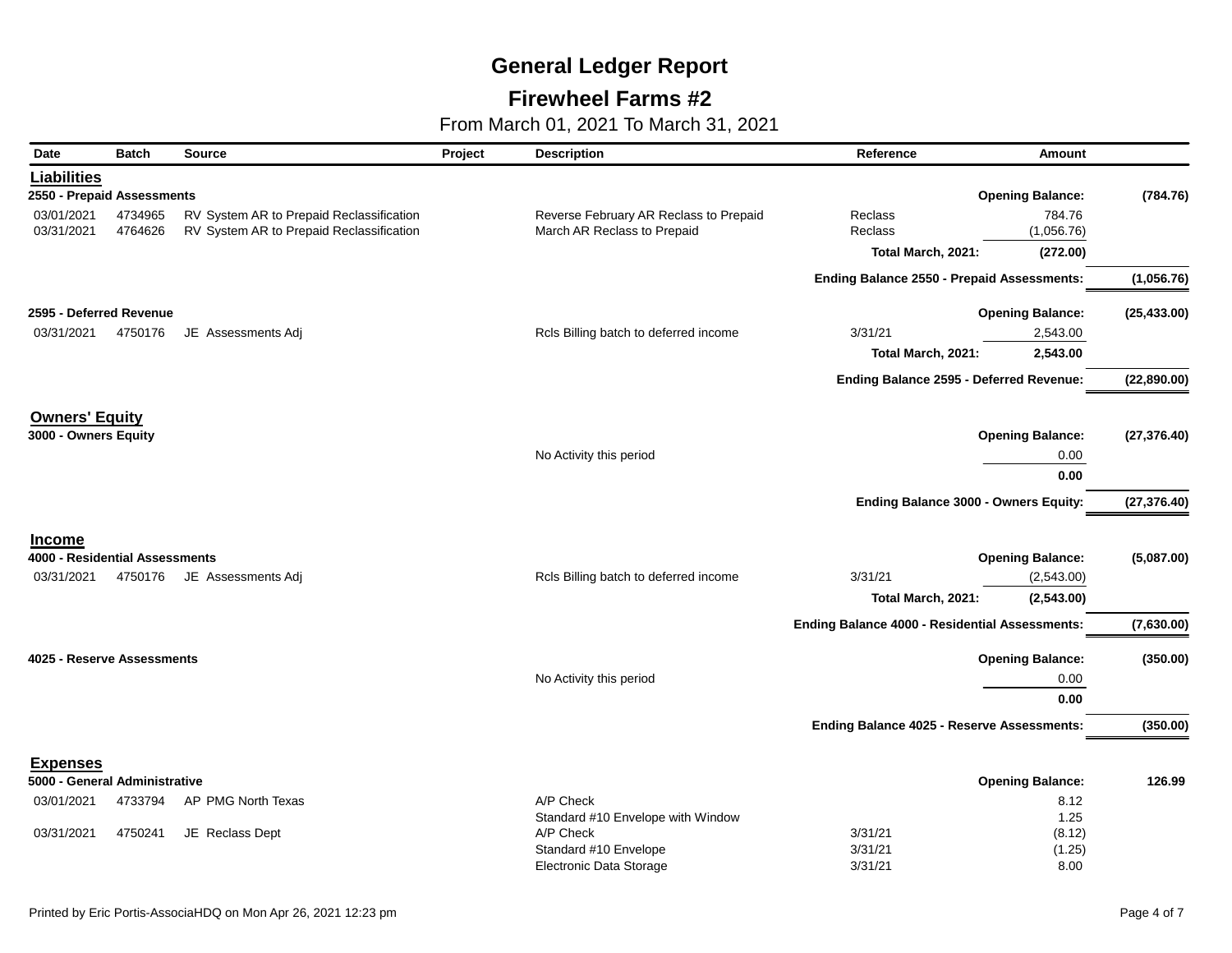## **Firewheel Farms #2**

| Date                          | <b>Batch</b> | <b>Source</b>          | Project | <b>Description</b>      | Reference                                      | Amount                  |        |
|-------------------------------|--------------|------------------------|---------|-------------------------|------------------------------------------------|-------------------------|--------|
| <b>Expenses</b>               |              |                        |         |                         |                                                |                         |        |
| 5000 - General Administrative |              |                        |         |                         | <b>Balance From Previous Page:</b>             |                         | 134.99 |
| 03/31/2021                    | 4750242      | JE Reclass Dept        |         | Electronic Data Storage | 3/31/21                                        | 0.99                    |        |
|                               |              |                        |         |                         | Total March, 2021:                             | 8.99                    |        |
|                               |              |                        |         |                         | Ending Balance 5000 - General Administrative:  |                         | 135.98 |
| 5003 - Annual Meetings        |              |                        |         |                         |                                                | <b>Opening Balance:</b> | 100.00 |
|                               |              |                        |         | No Activity this period |                                                | 0.00                    |        |
|                               |              |                        |         |                         |                                                | 0.00                    |        |
|                               |              |                        |         |                         | Ending Balance 5003 - Annual Meetings:         |                         | 100.00 |
| 5045 - Dues & Subscriptions   |              |                        |         |                         |                                                | <b>Opening Balance:</b> | 465.90 |
| 03/31/2021                    |              | 4778615 JE Bank Drafts |         | Deposit 1121448364      | 3/10/2021 12:00:00 A                           | (77.95)                 |        |
|                               |              |                        |         |                         | Total March, 2021:                             | (77.95)                 |        |
|                               |              |                        |         |                         | Ending Balance 5045 - Dues & Subscriptions:    |                         | 387.95 |
| 5100 - Records Storage        |              |                        |         |                         |                                                | <b>Opening Balance:</b> | 0.00   |
| 03/01/2021                    | 4733794      | AP PMG North Texas     |         | Electronic Data Storage |                                                | 8.99                    |        |
| 03/31/2021                    | 4750241      | JE Reclass Dept        |         | Electronic Data Storage | 3/31/21                                        | (8.00)                  |        |
|                               | 4750242      | JE Reclass Dept        |         | Electronic Data Storage | 3/31/21                                        | (0.99)                  |        |
|                               |              |                        |         |                         | Total March, 2021:                             | 0.00                    |        |
|                               |              |                        |         |                         | Ending Balance 5100 - Records Storage:         |                         | 0.00   |
| 5115 - Web Site Maintenance   |              |                        |         |                         |                                                | <b>Opening Balance:</b> | 753.94 |
| 03/31/2021                    | 4764384      | JE Reclass Dept        |         | <b>Rcls to 7005</b>     | 3/31/21                                        | (670.00)                |        |
|                               | 4778615      | JE Bank Drafts         |         | Deposit 1121448364      | 3/10/2021 12:00:00 A                           | (41.97)                 |        |
|                               |              |                        |         |                         | Total March, 2021:                             | (711.97)                |        |
|                               |              |                        |         |                         | Ending Balance 5115 - Web Site Maintenance:    |                         | 41.97  |
| 5200 - Community Events       |              |                        |         |                         |                                                | <b>Opening Balance:</b> | 0.00   |
| 03/31/2021                    |              | 4778615 JE Bank Drafts |         | The Home Depot          | 3/29/2021 12:00:00 A                           | 200.00                  |        |
|                               |              |                        |         |                         | Total March, 2021:                             | 200.00                  |        |
|                               |              |                        |         |                         | <b>Ending Balance 5200 - Community Events:</b> |                         | 200.00 |
| 5210 - Printing & Copying     |              |                        |         |                         |                                                | <b>Opening Balance:</b> | 35.89  |
| 03/01/2021                    | 4733794      | AP PMG North Texas     |         | <b>Scanned Document</b> |                                                | 1.50                    |        |
|                               |              |                        |         | <b>B&amp;W Copies</b>   |                                                | 4.87                    |        |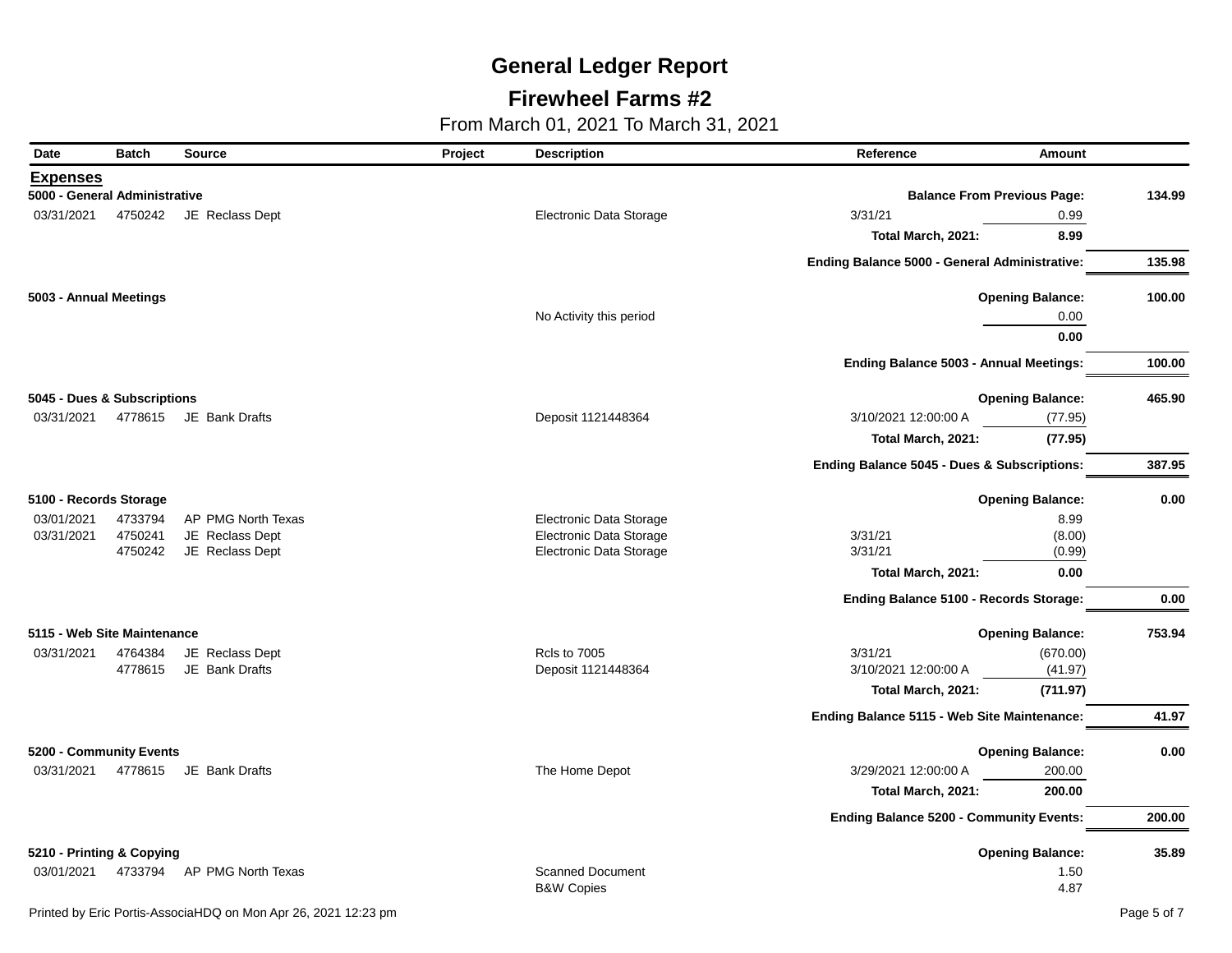## **Firewheel Farms #2**

| Date                          | <b>Batch</b> | <b>Source</b>                           | Project | <b>Description</b>                   | Reference                                     | <b>Amount</b>           |          |
|-------------------------------|--------------|-----------------------------------------|---------|--------------------------------------|-----------------------------------------------|-------------------------|----------|
| <b>Expenses</b>               |              |                                         |         |                                      |                                               |                         |          |
| 5210 - Printing & Copying     |              |                                         |         |                                      | <b>Balance From Previous Page:</b>            |                         | 42.26    |
| 03/31/2021                    | 4750241      | JE Reclass Dept                         |         | A/P Check                            | 3/31/21                                       | 8.12                    |          |
|                               |              |                                         |         | Standard #10 Envelope                | 3/31/21                                       | 1.25                    |          |
|                               |              |                                         |         |                                      | Total March, 2021:                            | 15.74                   |          |
|                               |              |                                         |         |                                      | Ending Balance 5210 - Printing & Copying:     |                         | 51.63    |
| 5215 - Postage                |              |                                         |         |                                      |                                               | <b>Opening Balance:</b> | 1.28     |
| 03/01/2021                    | 4733794      | AP PMG North Texas                      |         | <b>Bulk Postage</b>                  |                                               | 3.20                    |          |
|                               |              |                                         |         | Folding & Stuffing                   |                                               | 0.75                    |          |
| 03/31/2021                    | 4774057      | JE Reclass Dept                         |         | Folding & Stuffing                   | 3/31/21                                       | (0.75)                  |          |
|                               |              |                                         |         |                                      | Total March, 2021:                            | 3.20                    |          |
|                               |              |                                         |         |                                      | Ending Balance 5215 - Postage:                |                         | 4.48     |
| 5225 - Newsletter Services    |              |                                         |         |                                      |                                               | <b>Opening Balance:</b> | 0.30     |
| 03/31/2021                    | 4774057      | JE Reclass Dept                         |         | Folding & Stuffing                   | 3/31/21                                       | 0.75                    |          |
|                               |              |                                         |         |                                      | Total March, 2021:                            | 0.75                    |          |
|                               |              |                                         |         |                                      | Ending Balance 5225 - Newsletter Services:    |                         | 1.05     |
| 5415 - D&O Insurance Premiums |              |                                         |         |                                      |                                               | <b>Opening Balance:</b> | 344.66   |
| 03/31/2021                    | 4750254      | JE Monthly insurance amortization       |         | D&O Coverage                         | 02/06/21-02/06/22                             | 172.33                  |          |
|                               |              |                                         |         |                                      | Total March, 2021:                            | 172.33                  |          |
|                               |              |                                         |         |                                      | Ending Balance 5415 - D&O Insurance Premiums: |                         | 516.99   |
| 6000 - Electric Service       |              |                                         |         |                                      |                                               | <b>Opening Balance:</b> | 77.01    |
| 03/02/2021                    | 4732671      | AP City of Garland                      |         | *VOID* City of Garland               | Void Check: 3000011                           | (12.20)                 |          |
| 03/31/2021                    | 4774046      | <b>JE</b> Bank Drafts                   |         | City of Garland                      | 3/24/2021 12:00:00 A                          | 39.32                   |          |
|                               |              |                                         |         |                                      | Total March, 2021:                            | 27.12                   |          |
|                               |              |                                         |         |                                      | Ending Balance 6000 - Electric Service:       |                         | 104.13   |
|                               |              | 6100 - Grounds & Landscaping - Contract |         |                                      |                                               | <b>Opening Balance:</b> | 1,398.22 |
| 03/01/2021                    | 4746336      | RV Automated Accruals Posted 3/5/2021   |         | Accrue Botanica Integrated Landscape | NOI0221699                                    | (699.11)                |          |
| 03/02/2021                    | 4733795      | AP Botanica Integrated Landscape        |         |                                      |                                               | 699.11                  |          |
| 03/26/2021                    | 4754723      | AP Botanica Integrated Landscape        |         |                                      | March 2021 Landscapi                          | 699.11                  |          |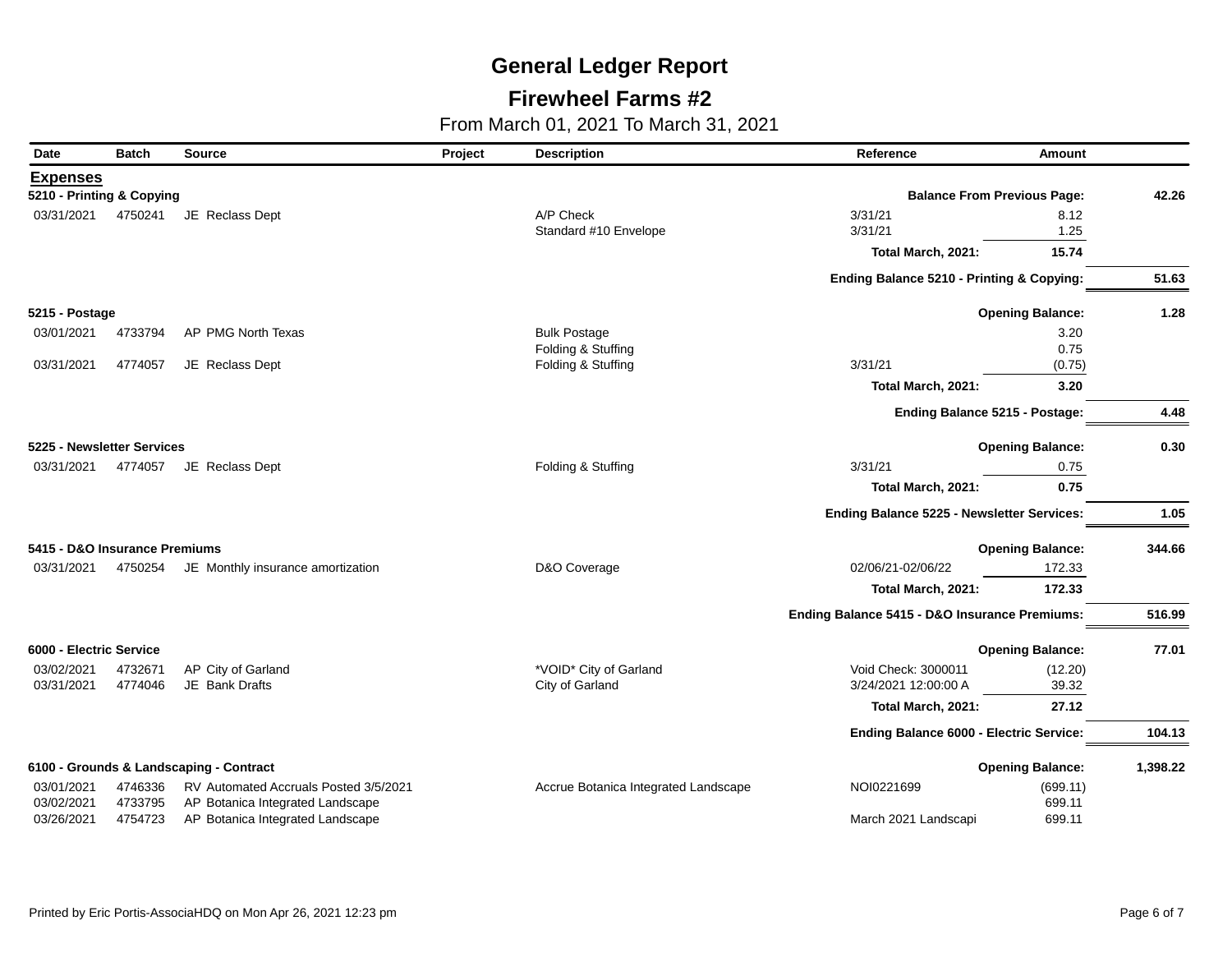## **Firewheel Farms #2**

From March 01, 2021 To March 31, 2021

| Date                       | <b>Batch</b> | <b>Source</b>                           | Project | <b>Description</b>                   | Reference                                               | <b>Amount</b>           |          |
|----------------------------|--------------|-----------------------------------------|---------|--------------------------------------|---------------------------------------------------------|-------------------------|----------|
| <b>Expenses</b>            |              |                                         |         |                                      |                                                         |                         |          |
|                            |              | 6100 - Grounds & Landscaping - Contract |         |                                      | <b>Balance From Previous Page:</b>                      |                         | 2,097.33 |
| 03/31/2021                 | 4774047      | RV Automated Accruals Posted 4/8/2021   |         | Accrue Botanica Integrated Landscape | NOI032165                                               | 64.69                   |          |
|                            |              |                                         |         |                                      | Total March, 2021:                                      | 763.80                  |          |
|                            |              |                                         |         |                                      | Ending Balance 6100 - Grounds & Landscaping - Contract: |                         | 2,162.02 |
|                            |              | 6110 - Landscape Repair & Maintenance   |         |                                      |                                                         | <b>Opening Balance:</b> | 0.00     |
| 03/01/2021                 | 4731055      | AP Steven Tharp                         |         | <b>Board Member Reimbursement</b>    |                                                         | 122.59                  |          |
| 03/09/2021                 | 4741855      | AP Arborworks Tree Care                 |         | <b>Tree Maintenance</b>              |                                                         | 3,000.00                |          |
| 03/31/2021                 | 4778615      | JE Bank Drafts                          |         | <b>Bruce Miller Nursery</b>          | 3/26/2021 12:00:00 A                                    | 49.73                   |          |
|                            |              |                                         |         |                                      | Total March, 2021:                                      | 3,172.32                |          |
|                            |              |                                         |         |                                      | Ending Balance 6110 - Landscape Repair & Maintenance:   |                         | 3,172.32 |
| 7005 - Consulting Services |              |                                         |         |                                      |                                                         | <b>Opening Balance:</b> | 0.00     |
| 03/31/2021                 | 4764384      | JE Reclass Dept                         |         | Rcls from 5115                       | 3/31/21                                                 | 670.00                  |          |
|                            |              |                                         |         |                                      | Total March, 2021:                                      | 670.00                  |          |
|                            |              |                                         |         |                                      | <b>Ending Balance 7005 - Consulting Services:</b>       |                         | 670.00   |
| 7040 - Management Fees     |              |                                         |         |                                      |                                                         | <b>Opening Balance:</b> | 1,025.88 |
| 03/01/2021                 | 4731054      | AP PMG North Texas                      |         | Management Fee - For March 2021      |                                                         | 503.67                  |          |
|                            |              |                                         |         |                                      | Total March, 2021:                                      | 503.67                  |          |
|                            |              |                                         |         |                                      | <b>Ending Balance 7040 - Management Fees:</b>           |                         | 1,529.55 |
|                            |              |                                         |         |                                      |                                                         |                         |          |
|                            |              |                                         |         |                                      |                                                         |                         |          |

**General Ledger Balance: 0.00**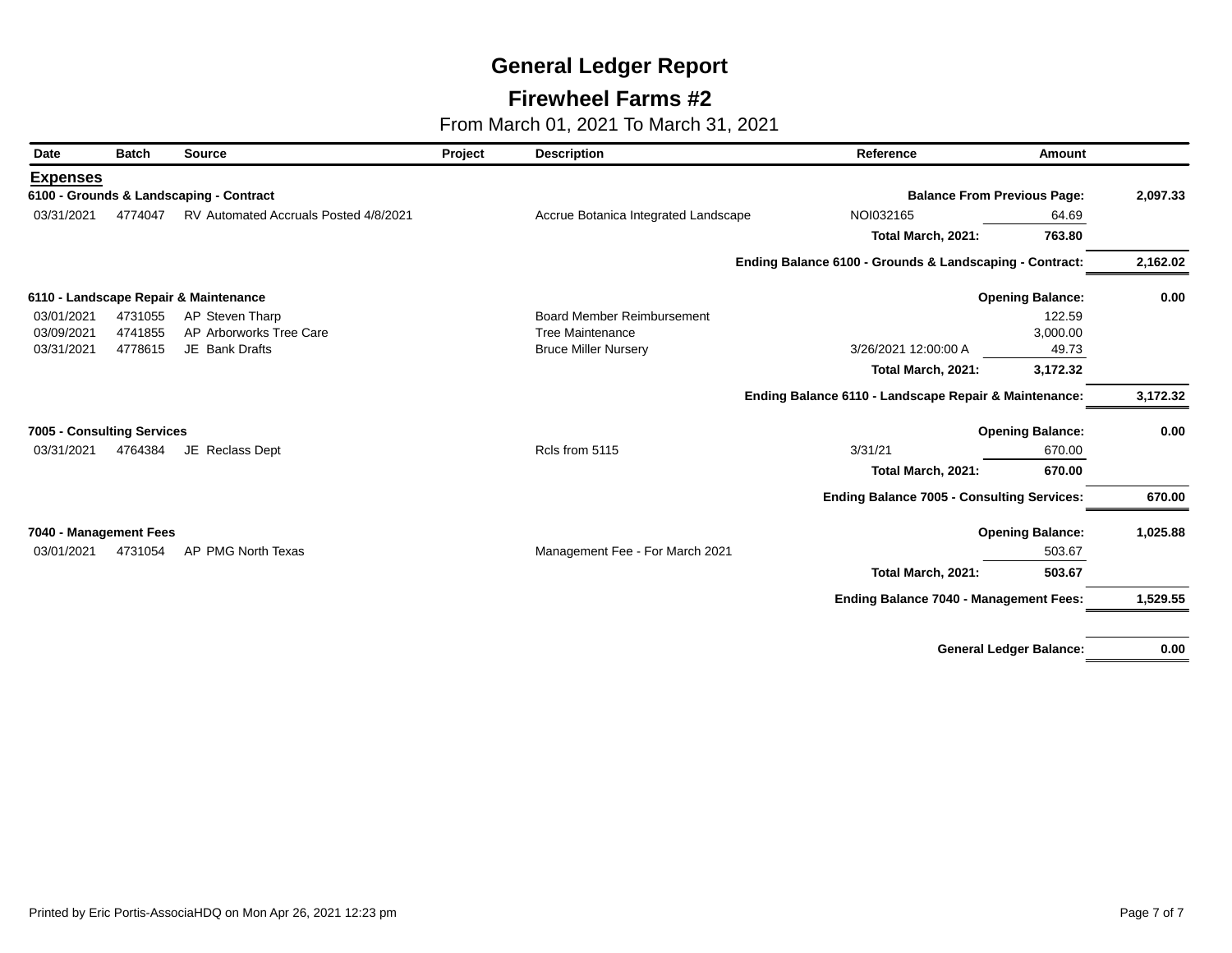# Report: dwr\_gl\_investment\_board\_rpt **Investment Listing Report** Eric Portis-AssociaHDQ **Firewheel Farms #2**

#### **As of Wed Mar 31, 2021**

| <b>GI Account \ Institution</b>                                     | <b>Bank Account</b> | <b>Investment Type</b>           | <b>Current Balance</b> | Rate Purchase Date | <b>Term Maturity Date</b> |
|---------------------------------------------------------------------|---------------------|----------------------------------|------------------------|--------------------|---------------------------|
| <b>Operating Funds</b>                                              |                     |                                  |                        |                    |                           |
| 1000 - Pacific Premier Bank Operating #8236<br>Pacific Premier Bank | ****8236            |                                  | 24.766.12              | 0.000% 01/27/2020  | 0                         |
|                                                                     |                     | <b>Total Operating Funds:</b>    | 24,766.12              |                    |                           |
|                                                                     |                     | <b>Total Firewheel Farms #2:</b> | 24,766.12              |                    |                           |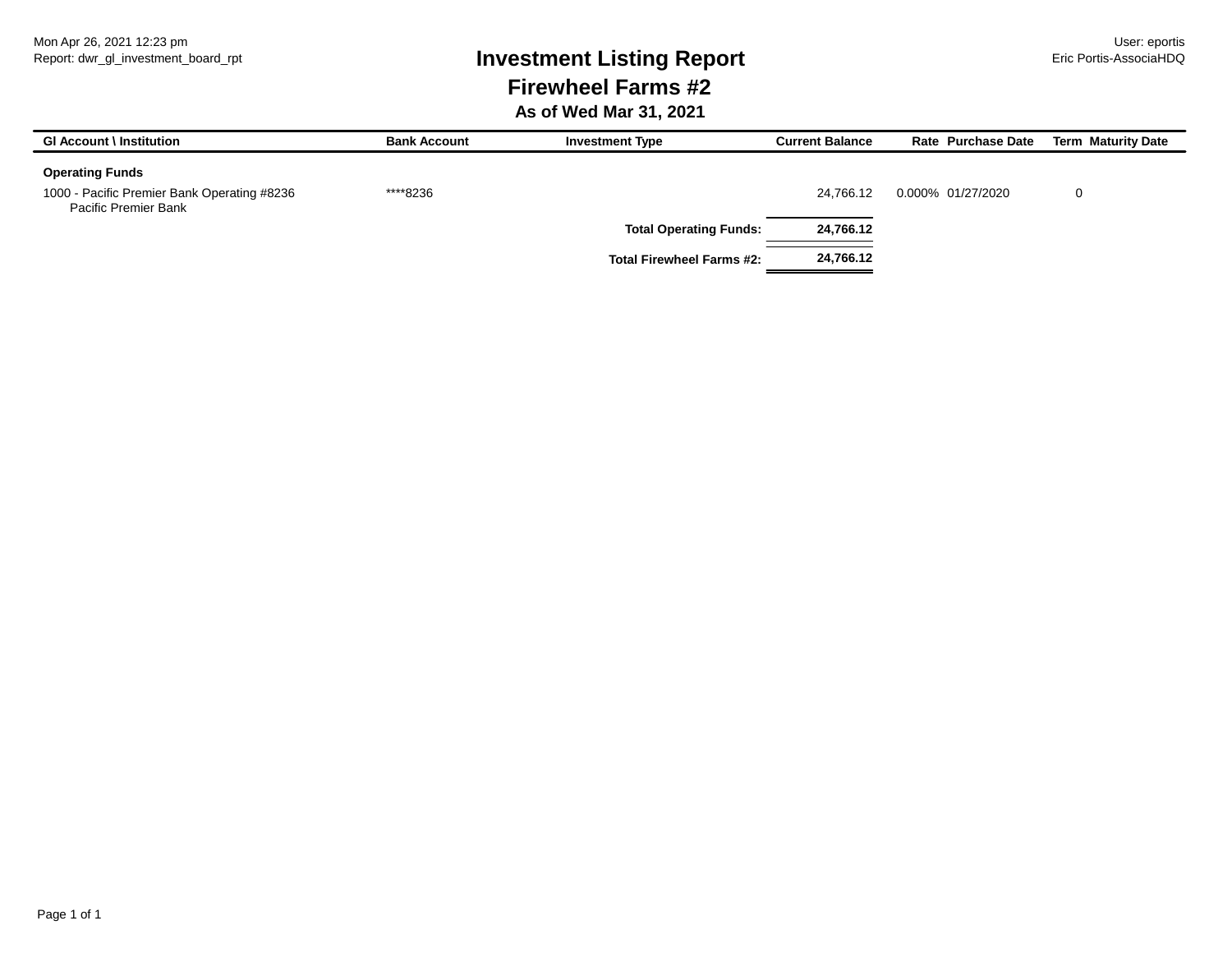Mon Apr 26, 2021 12:23 pm User: eportis

# Report: dwr\_ap\_check\_disbursement\_vendor\_rpt **Check Disbursement Report by Vendor** Eric Portis-AssociaHDQ

Mon Mar 01, 2021 thru Wed Mar 31, 2021

| Dept - Account - Project                                                                                      | <b>Trans Date</b><br><b>Remarks</b><br>Reference                       | Amount                         |
|---------------------------------------------------------------------------------------------------------------|------------------------------------------------------------------------|--------------------------------|
| Arborworks Tree Care (41287) - Firewheel Farms #2                                                             |                                                                        |                                |
| <b>Bank: Pacific Premier Bank Operating</b><br><b>Check Number: 01000031</b><br><b>Check Date: 03/10/2021</b> | <b>Check Amount: 3,000.00</b>                                          |                                |
| 875 - 6110 - Landscape Repair & Maintenance                                                                   | 03/09/2021<br><b>Tree Maintenance</b>                                  | 3,000.00                       |
|                                                                                                               | Total for Arborworks Tree Care (41287) for Firewheel Farms #2          | 3,000.00                       |
|                                                                                                               | Total for Arborworks Tree Care (41287)                                 | 3,000.00                       |
| Botanica Integrated Landscape (20849) - Firewheel Farms #2                                                    |                                                                        |                                |
| <b>Bank: Pacific Premier Bank Operating</b><br><b>Check Date: 03/03/2021</b><br><b>Check Number: 01000030</b> | <b>Check Amount: 699.11</b>                                            |                                |
| 875 - 6100 - Grounds & Landscaping - Contract                                                                 | 03/02/2021                                                             | 699.11                         |
| <b>Bank: Pacific Premier Bank Operating</b><br><b>Check Number: 01000032</b><br><b>Check Date: 03/29/2021</b> | Check Amount: 699.11                                                   |                                |
| 875 - 6100 - Grounds & Landscaping - Contract                                                                 | 03/26/2021                                                             | 699.11<br>March 2021 Landscapi |
|                                                                                                               | Total for Botanica Integrated Landscape (20849) for Firewheel Farms #2 | 1,398.22                       |
|                                                                                                               | Total for Botanica Integrated Landscape (20849)                        | 1,398.22                       |
| City of Garland (11526) - Firewheel Farms #2                                                                  |                                                                        |                                |
| <b>Bank: Pacific Premier Bank Operating</b><br>Check Date: 01/27/2021<br><b>Check Number: 03000011</b>        |                                                                        |                                |
|                                                                                                               | Check Amount: (12.20)                                                  |                                |
| 875 - 6000 - Electric Service                                                                                 | 01/21/2021<br>*VOID* W 499 Muirfield Rd                                | (12.20)                        |
|                                                                                                               | Total for City of Garland (11526) for Firewheel Farms #2               | (12.20)                        |
|                                                                                                               | Total for City of Garland (11526)                                      | (12.20)                        |
| PMG North Texas (13274) - Firewheel Farms #2                                                                  |                                                                        |                                |
| <b>Bank: Pacific Premier Bank Operating</b><br><b>Check Number: 02000026</b><br>Check Date: 03/01/2021        | Check Amount: 503.67                                                   |                                |
| 875 - 7040 - Management Fees                                                                                  | 03/01/2021<br>Management Fee - For March 2021                          | 503.67                         |
| <b>Bank: Pacific Premier Bank Operating</b><br><b>Check Number: 02000027</b><br><b>Check Date: 03/03/2021</b> | <b>Check Amount: 28.68</b>                                             |                                |
| 875 - 5000 - General Administrative                                                                           | A/P Check<br>03/01/2021                                                | 8.12                           |
| 875 - 5000 - General Administrative                                                                           | 03/01/2021<br>Standard #10 Envelope with Window                        | 1.25                           |
| 875 - 5100 - Records Storage                                                                                  | 03/01/2021<br>Electronic Data Storage                                  | 8.99                           |
| 875 - 5210 - Printing & Copying                                                                               | 03/01/2021<br><b>B&amp;W Copies</b>                                    | 4.87                           |
| 875 - 5210 - Printing & Copying                                                                               | <b>Scanned Document</b><br>03/01/2021                                  | 1.50                           |
| 875 - 5215 - Postage                                                                                          | 03/01/2021<br><b>Bulk Postage</b>                                      | 3.20                           |
| 875 - 5215 - Postage                                                                                          | Folding & Stuffing<br>03/01/2021                                       | 0.75                           |
|                                                                                                               | Total for PMG North Texas (13274) for Firewheel Farms #2               | 532.35                         |
|                                                                                                               |                                                                        |                                |

**Total for PMG North Texas (13274) 532.35**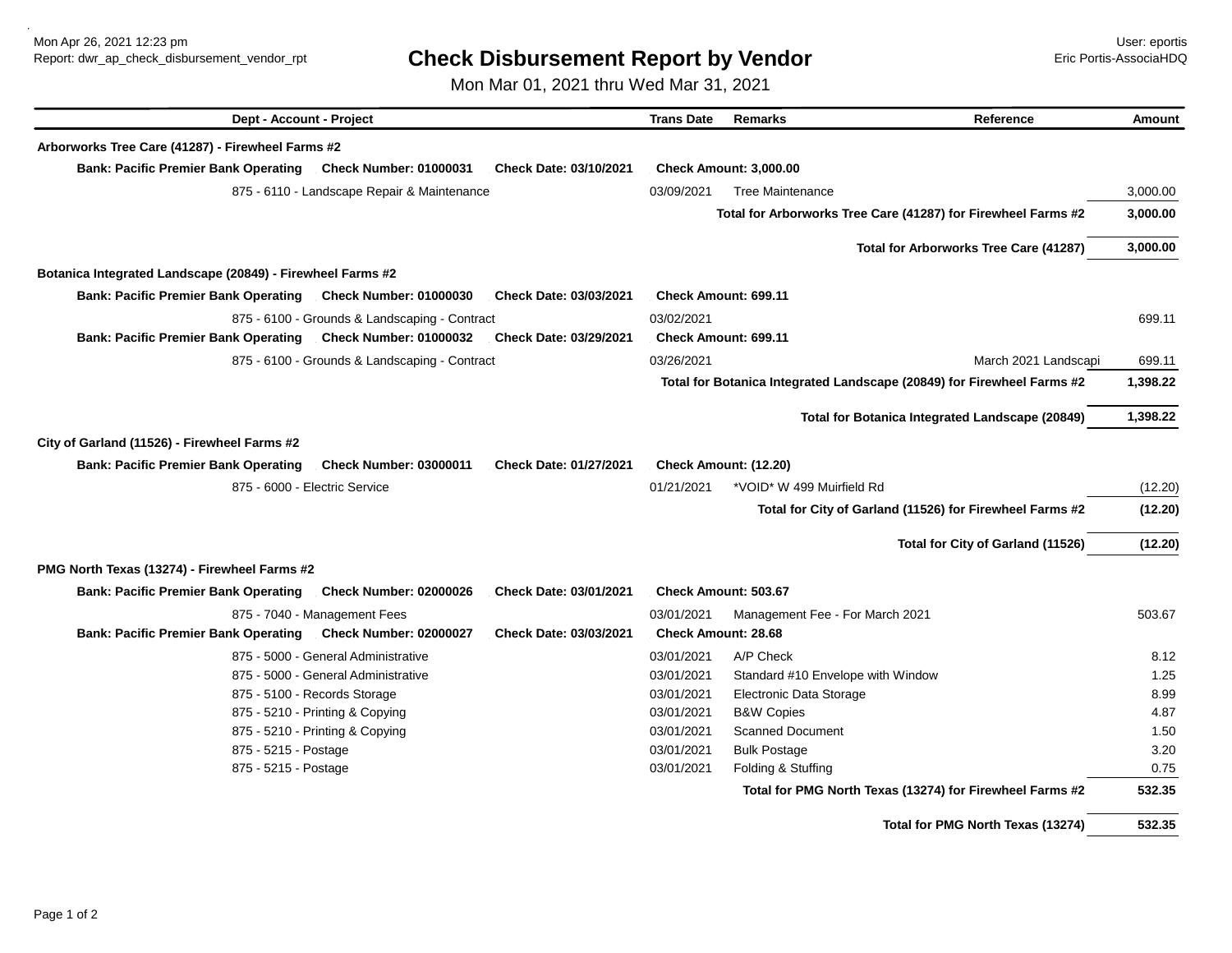## Report: dwr\_ap\_check\_disbursement\_vendor\_rpt **Check Disbursement Report by Vendor Example 19 Example 20 Example 20**

Mon Mar 01, 2021 thru Wed Mar 31, 2021

| <b>Dept - Account - Project</b>             |                                             |                               | <b>Trans Date</b> | Remarks                           | Reference                                             | Amount |
|---------------------------------------------|---------------------------------------------|-------------------------------|-------------------|-----------------------------------|-------------------------------------------------------|--------|
| Steven Tharp (48716) - Firewheel Farms #2   |                                             |                               |                   |                                   |                                                       |        |
| <b>Bank: Pacific Premier Bank Operating</b> | <b>Check Number: 01000029</b>               | <b>Check Date: 03/01/2021</b> |                   | <b>Check Amount: 122.59</b>       |                                                       |        |
|                                             | 875 - 6110 - Landscape Repair & Maintenance |                               | 03/01/2021        | <b>Board Member Reimbursement</b> |                                                       | 122.59 |
|                                             |                                             |                               |                   |                                   | Total for Steven Tharp (48716) for Firewheel Farms #2 | 122.59 |
|                                             |                                             |                               |                   |                                   | Total for Steven Tharp (48716)                        | 122.59 |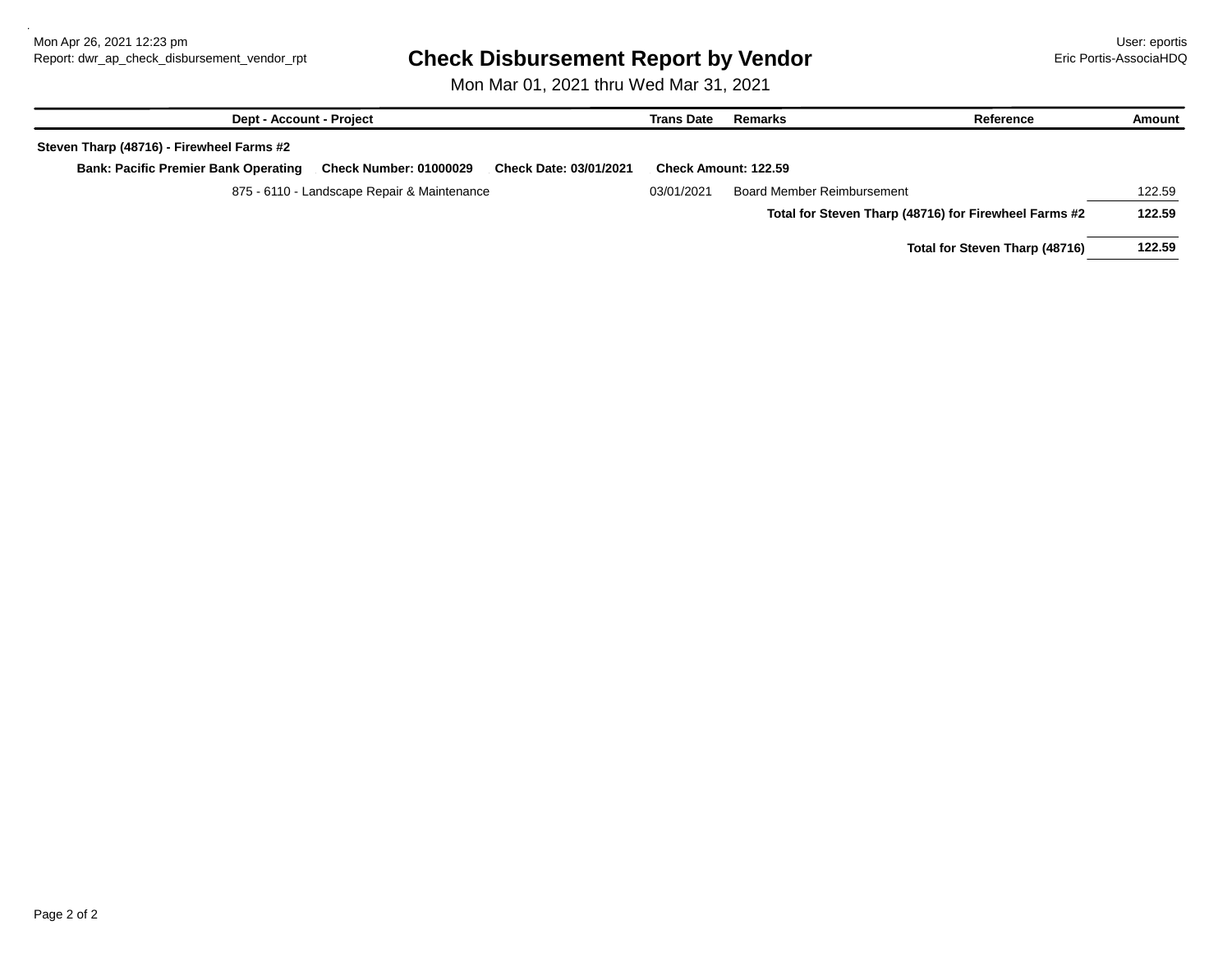# **Firewheel Farms #2 Bank Reconciliation**

#### Account: 1000 -- Pacific Premier Bank Operating #8236 -- Operating

| <b>Batch</b>             | Date                                  | <b>Comment</b>               | Reference                              | <b>Amount</b>                         | <b>Balance</b> |
|--------------------------|---------------------------------------|------------------------------|----------------------------------------|---------------------------------------|----------------|
|                          |                                       |                              |                                        | <b>Balance per Bank:</b>              | 23,905.12      |
|                          | Plus deposits and outstanding debits: |                              |                                        |                                       |                |
| 4754752                  | 03/29/2021                            | <b>ATGPay Online Payment</b> | <b>Credit Card Payment</b>             | 514.00                                |                |
| 4756646                  | 03/30/2021                            | <b>ATGPay Online Payment</b> | <b>Credit Card Payment</b>             | 129.00                                |                |
| 4757220                  | 03/31/2021                            | <b>ATGPay Online Payment</b> | <b>Credit Card Payment</b>             | 129.00                                |                |
| 4757892                  | 03/31/2021                            | <b>ATGPay Online Payment</b> | <b>Credit Card Payment</b>             | 89.00                                 |                |
|                          |                                       |                              | Total deposits and outstanding debits: | 861.00                                | 24,766.12      |
| Less outstanding checks: |                                       |                              |                                        |                                       |                |
|                          |                                       | No outstanding checks.       |                                        | 0.00                                  |                |
|                          |                                       |                              | <b>Total outstanding checks:</b>       | 0.00                                  | 24,766.12      |
|                          |                                       |                              |                                        | <b>Ending balance General Ledger:</b> | 24,766.12      |
|                          |                                       |                              |                                        | Difference:                           | 0.00           |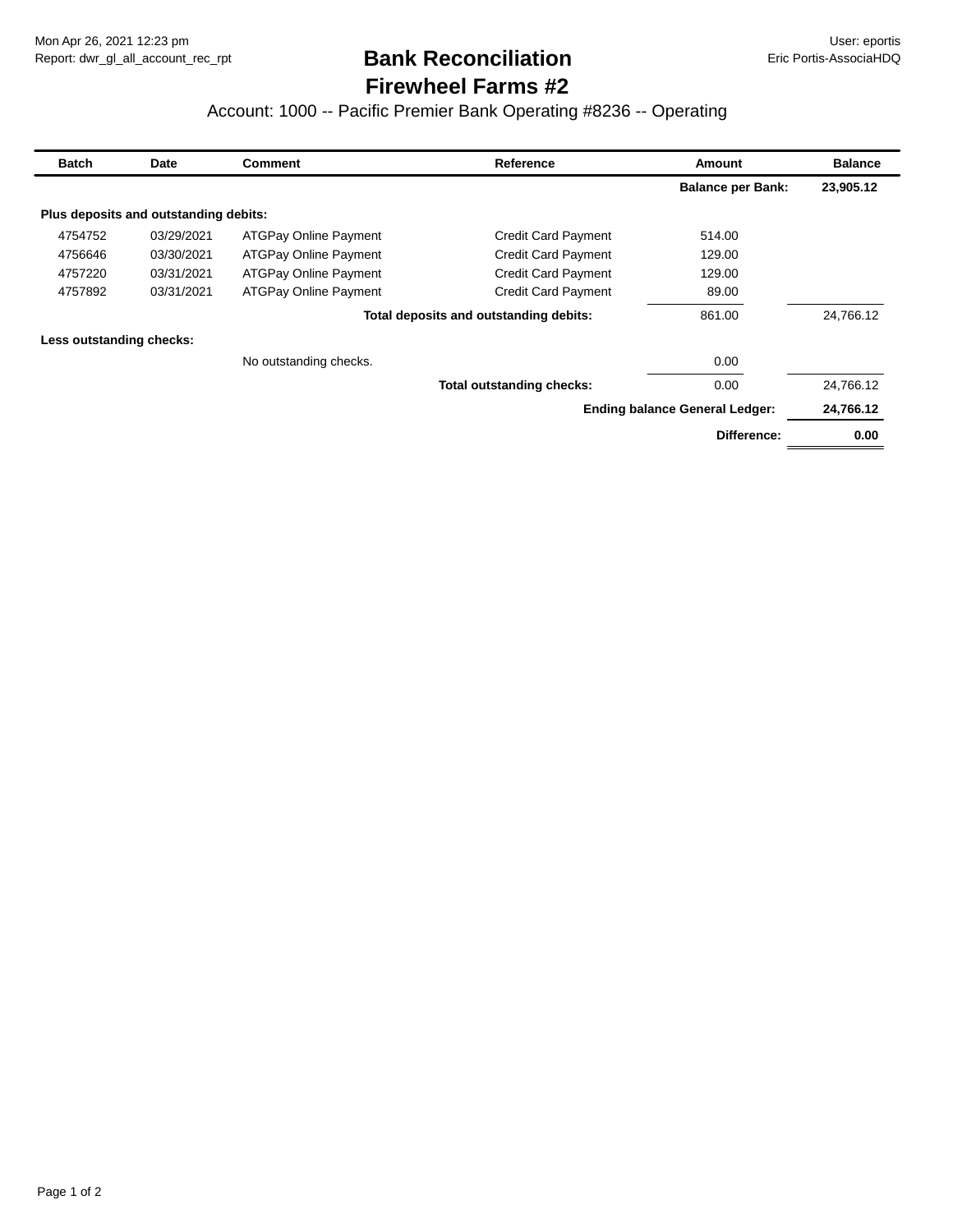## **Firewheel Farms #2 Bank Reconciliation**

## Account: 1010 -- Operating Cash Account 11 -- Operating

| <b>Batch</b>             | Date                                  | <b>Comment</b>           | Reference                              | Amount                                | <b>Balance</b> |
|--------------------------|---------------------------------------|--------------------------|----------------------------------------|---------------------------------------|----------------|
|                          |                                       |                          |                                        | <b>Balance per Bank:</b>              | 34,276.64      |
|                          | Plus deposits and outstanding debits: |                          |                                        |                                       |                |
|                          |                                       | No outstanding deposits. |                                        | 0.00                                  |                |
|                          |                                       |                          | Total deposits and outstanding debits: | 0.00                                  | 34,276.64      |
| Less outstanding checks: |                                       |                          |                                        |                                       |                |
|                          |                                       | No outstanding checks.   |                                        | 0.00                                  |                |
|                          |                                       |                          | <b>Total outstanding checks:</b>       | 0.00                                  | 34,276.64      |
|                          |                                       |                          |                                        | <b>Ending balance General Ledger:</b> | 34,276.64      |
|                          |                                       |                          |                                        | Difference:                           | 0.00           |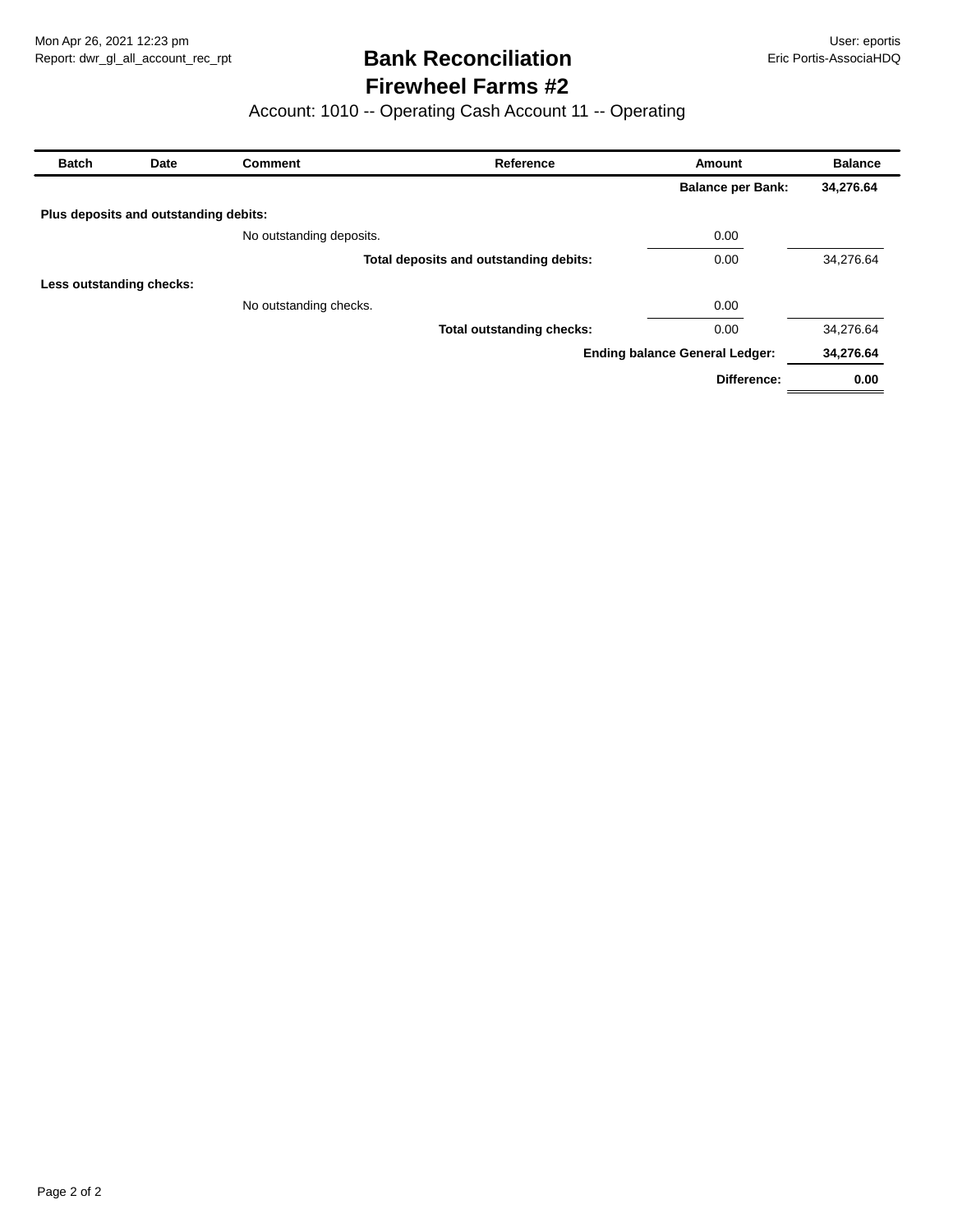#### Report: dwr\_deli\_prepaid\_condense **Eric Portis-AssociaHDQ Delinquency and Prepaid Report Example 19 and Prepaid Report** As Of: Wed Mar 31, 2021 **Firewheel Farms #2**

#### **Outstanding Balances**

| Account Id | <b>Name</b>                | <b>Address</b>          | <b>Legal Description</b> | 30 day | 31-60 day | 61-90 day | 91-120 day | 120+ day Total Balance |        |
|------------|----------------------------|-------------------------|--------------------------|--------|-----------|-----------|------------|------------------------|--------|
| 00381-3553 | American Homes 4Rent       | 5313 Deer Brook Road    | 8-Firewheel Farr         | 0.00   | 0.00      | 14.00     | 0.00       | 0.00                   | 14.00  |
| 00381-3618 | April Blackburn            | 5413 Deer Brook Road    | 8-Firewheel Farr         | 20.00  | 0.00      | 109.00    | 0.00       | 0.00                   | 129.00 |
| 00381-3744 | Wisam Sweissi              | 5514 Deer Brook Road    | 10-Firewheel Fa          | 0.00   | 0.00      | 14.00     | 0.00       | 0.00                   | 14.00  |
| 00381-3760 | Chuck Wilkerson            | 5518 Deer Brook Road    | 10-Firewheel Fa          | 20.00  | 0.00      | 0.00      | 0.00       | 0.00                   | 20.00  |
| 00381-3786 | Dennis Ingram              | 5602 Deer Brook Road    | 10-Firewheel Fa          | 20.00  | 0.00      | 99.00     | 0.00       | 0.00                   | 119.00 |
| 00381-3809 | Jesus Romo                 | 5606 Deer Brook Road    | 10-Firewheel Fa          | 20.00  | 0.00      | 109.00    | 0.00       | 0.00                   | 129.00 |
| 00381-3838 | Tia "Dawm" Haddox          | 702 Firestone Drive     | 10-Firewheel Fa          | 20.00  | 0.00      | 109.00    | 0.00       | 0.00                   | 129.00 |
| 00381-3854 | Wossen Abebe               | 710 Firestone Drive     | 10-Firewheel Fa          | 20.00  | 0.00      | 109.00    | 0.00       | 145.00                 | 274.00 |
| 00381-3977 | Srp Sub, Llc               | 5605 Harbor Town Drive  | 7-Firewheel Farr         | 0.00   | 0.00      | 38.00     | 0.00       | 0.00                   | 38.00  |
| 00381-4109 | <b>Michael Pool</b>        | 5714 Harbor Town Drive  | 6-Firewheel Farr         | 20.00  | 0.00      | 109.00    | 0.00       | 0.00                   | 129.00 |
| 00381-4125 | Sema Hasmer                | 5802 Harbor Town Drive  | 6-Firewheel Farr         | 20.00  | 0.00      | 109.00    | 0.00       | 0.00                   | 129.00 |
| 00381-4170 | <b>Quest Trust Company</b> | 5901 Harbor Town Drive  | 7-Firewheel Farr         | 20.00  | 0.00      | 109.00    | 0.00       | 0.00                   | 129.00 |
| 00381-4497 | <b>Edward Hering</b>       | 5902 Long Cove          | 9-Firewheel Farr         | 0.00   | 0.00      | 20.00     | 0.00       | 0.00                   | 20.00  |
| 00381-4620 | Gary Chisholm              | 5909 Marcie Court       | 9-Firewheel Farr         | 20.00  | 0.00      | 99.00     | 0.00       | 0.00                   | 119.00 |
| 00381-4646 | Armando Perez              | 5913 Marcie Court       | 9-Firewheel Farr         | 20.00  | 0.00      | 109.00    | 0.00       | 0.00                   | 129.00 |
| 00381-4785 | Frank Nguyen               | 322 Rivercove Drive     | 4-Firewheel Farr         | 20.00  | 0.00      | 109.00    | 0.00       | 0.00                   | 129.00 |
| 00381-4879 | Maurice Guy                | 401 Rivercove Drive     | 6-Firewheel Farr         | 20.00  | 0.00      | 109.00    | 0.00       | 0.00                   | 129.00 |
| 00381-4918 | Anthony Smock              | 409 Rivercove Drive     | 6-Firewheel Farr         | 20.00  | 0.00      | 109.00    | 0.00       | 0.00                   | 129.00 |
| 00381-4963 | Mayson Sead                | 425 Rivercove Drive     | 5-Firewheel Farr         | 20.00  | 0.00      | 109.00    | 0.00       | 0.00                   | 129.00 |
| 00381-5030 | Leona Allen                | 502 Rivercove Drive     | 4-Firewheel Farr         | 20.00  | 0.00      | 109.00    | 0.00       | 0.00                   | 129.00 |
| 00381-5098 | <b>Wilfred Pickens</b>     | 514 Rivercove Drive     | 4-Firewheel Farr         | 20.00  | 0.00      | 109.00    | 0.00       | 145.00                 | 274.00 |
| 00381-5195 | Ryan Wehner                | 538 Rivercove Drive     | 4-Firewheel Farr         | 20.00  | 0.00      | 109.00    | 0.00       | 0.00                   | 129.00 |
| 00381-5276 | <b>Gary Null</b>           | 6010 Silverado Circle   | 2-Firewheel Farr         | 0.00   | 0.00      | 20.00     | 0.00       | 0.00                   | 20.00  |
| 00381-5360 | <b>Robert Garner</b>       | 421 Thunderbrook Road   | 6-Firewheel Farr         | 20.00  | 0.00      | 109.00    | 0.00       | 145.00                 | 274.00 |
| 00381-5467 | Derek Maleveaux-Mason      | 517 Thunderbrook Road   | 6-Firewheel Farr         | 20.00  | 0.00      | 109.00    | 0.00       | 0.00                   | 129.00 |
| 00381-5577 | Jagjit Nilvi               | 6009 Troon Circle       | 2-Firewheel Farr         | 0.00   | 0.00      | 89.00     | 0.00       | 0.00                   | 89.00  |
| 00381-5632 | Ghassan Al Sabbagh         | 402 West Muirfield Road | 3-Firewheel Farr         | 20.00  | 0.00      | 109.00    | 0.00       | 0.00                   | 129.00 |
| 00381-5658 | Syed Hussaini              | 406 West Muirfield Road | 3-Firewheel Farr         | 20.00  | 0.00      | 99.00     | 0.00       | 0.00                   | 119.00 |
| 00381-5739 | <b>Khaled Alwari</b>       | 506 West Muirfield Road | 3-Firewheel Farr         | 20.00  | 0.00      | 109.00    | 0.00       | 0.00                   | 129.00 |
| 00381-5784 | Minsun Koo                 | 602 West Muirfield Road | 3-Firewheel Farr         | 20.00  | 0.00      | 109.00    | 0.00       | 0.00                   | 129.00 |
| 00381-5823 | Douglas Barton             | 618 West Muirfield Road | 3-Firewheel Farr         | 20.00  | 0.00      | 99.00     | 0.00       | 0.00                   | 119.00 |
| 00381-5849 | <b>Mohamad Fanous</b>      | 626 West Muirfield Road | 3-Firewheel Farr         | 20.00  | 0.00      | 109.00    | 0.00       | 0.00                   | 129.00 |
| 00381-5920 | Swh 2017 1 Borrower Lp     | 817 West Muirfield Road | 1-Firewheel Farr         | 0.00   | 0.00      | 38.00     | 0.00       | 0.00                   | 38.00  |
| 00381-5988 | <b>Patrice Patterson</b>   | 921 West Muirfield Road | 1-Firewheel Farr         | 20.00  | 0.00      | 0.00      | 0.00       | 0.00                   | 20.00  |
| 00381-6013 | Joni Caldwell              | 405 Winged Foot Lane    | 3-Firewheel Farr         | 20.00  | 0.00      | 109.00    | 0.00       | 0.00                   | 129.00 |
| 00381-6039 | Mohammad Rahman            | 413 Winged Foot Lane    | 3-Firewheel Farr         | 20.00  | 0.00      | 109.00    | 0.00       | 0.00                   | 129.00 |
| 00381-6110 | Kim Tran                   | 517 Winged Foot Lane    | 3-Firewheel Farr         | 20.00  | 0.00      | 109.00    | 0.00       | 0.00                   | 129.00 |
| 00381-6152 | Christopher Lee            | 605 Winged Foot Lane    | 3-Firewheel Farr         | 20.00  | 0.00      | 109.00    | 0.00       | 0.00                   | 129.00 |
| 00381-6217 | Tin Tran                   | 5401 Wood Creek Lane    | 11-Firewheel Fai         | 20.00  | 0.00      | 0.00      | 0.00       | 0.00                   | 20.00  |
|            |                            |                         |                          |        |           |           |            |                        |        |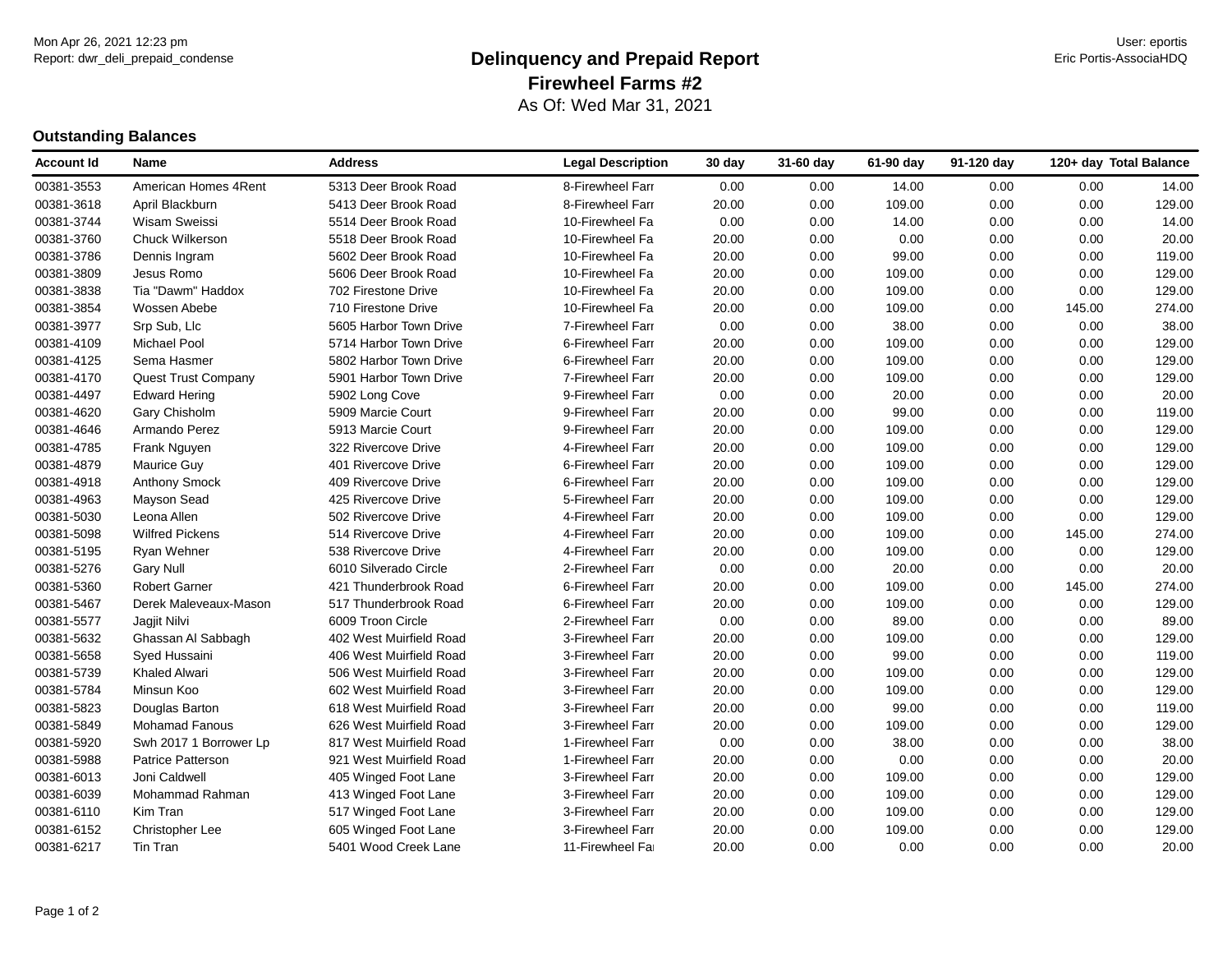#### Report: dwr\_deli\_prepaid\_condense **Eric Portis-AssociaHDQ Delinquency and Prepaid Report Example 19 and Prepaid Report** As Of: Wed Mar 31, 2021 **Firewheel Farms #2**

# **Outstanding Balances**

| <b>Account Id</b>       | Name                   | <b>Address</b>          | <b>Legal Description</b>            | 30 day       | 31-60 day    | 61-90 day | 91-120 day | 120+ day Total Balance |             |
|-------------------------|------------------------|-------------------------|-------------------------------------|--------------|--------------|-----------|------------|------------------------|-------------|
| 00381-6259              | Andrew Jr Johnson      | 5417 Wood Creek Lane    | 11-Firewheel Far                    | 20.00        | 0.00         | 109.00    | 0.00       | 0.00                   | 129.00      |
|                         |                        |                         | <b>Outstanding Balance:</b>         | 660.00       | 0.00         | 3,463.00  | 0.00       | 435.00                 | 4,558.00    |
|                         |                        |                         | <b>Percentage of Balance:</b>       | 14.48%       | $0.00\%$     | 75.98%    | $0.00\%$   | 9.54%                  | 100.00%     |
|                         |                        |                         | <b>Total Accounts:</b>              | 3            | 0            | 34        | 0          | 3                      | 40          |
| <b>Prepaid Balances</b> |                        |                         |                                     |              |              |           |            |                        |             |
| <b>Account Id</b>       | Name                   | <b>Address</b>          | <b>Legal Description</b>            | 30 day       | 31-60 day    | 61-90 day | 91-120 day | 120+ day Total Balance |             |
| 00381-3605              | Louise Burcalow        | 5410 Deer Brook Road    | 9-Firewheel Farr                    | 0.00         | 0.00         | $-0.76$   | 0.00       | 0.00                   | $-0.76$     |
| 00381-3650              | Donna Sims             | 5421 Deer Brook Road    | 8-Firewheel Farr                    | 0.00         | 0.00         | $-109.00$ | 0.00       | $-6.00$                | $-115.00$   |
| 00381-4057              | Jason Holcomb          | 5705 Harbor Town Drive  | 7-Firewheel Farr                    | 0.00         | 0.00         | 0.00      | 0.00       | $-271.00$              | $-271.00$   |
| 00381-4167              | Daniel Wee             | 5814 Harbor Town Drive  | 6-Firewheel Farr                    | 0.00         | 0.00         | $-18.00$  | 0.00       | 0.00                   | $-18.00$    |
| 00381-4374              | Jeffery Hoke           | 5802 Hilton Head Drive  | 7-Firewheel Farr                    | 0.00         | $-10.00$     | 0.00      | 0.00       | 0.00                   | $-10.00$    |
| 00381-5315              | John Householter       | 409 Thunderbrook Road   | 6-Firewheel Farr                    | 0.00         | $-10.00$     | 0.00      | 0.00       | 0.00                   | $-10.00$    |
| 00381-5797              | <b>Robert Leaumont</b> | 606 West Muirfield Road | 3-Firewheel Farr                    | 0.00         | 0.00         | $-109.00$ | 0.00       | 0.00                   | $-109.00$   |
| 00384-0966              | Daniel Rich            | 617 Winged Foot Lane    | 3-Firewheel Farr                    | 0.00         | 0.00         | 0.00      | 0.00       | $-251.00$              | $-251.00$   |
| 00392-1225              | Harry W Himelrick      | 541 Rivercove Drive     | 5-Firewheel Farr                    | $-136.00$    | 0.00         | 0.00      | 0.00       | 0.00                   | $-136.00$   |
| 00392-7342              | Trinh Mai Thi Le       | 5910 Hilton Head Drive  | 7-Firewheel Farr                    | $-136.00$    | 0.00         | 0.00      | 0.00       | 0.00                   | $-136.00$   |
|                         |                        |                         | <b>Prepaid Balance:</b>             | $-272.00$    | $-20.00$     | $-236.76$ | 0.00       | $-528.00$              | $-1,056.76$ |
|                         |                        |                         | <b>Percentage of Balance:</b>       | 25.74%       | 1.89%        | 22.40%    | $0.00\%$   | 49.96%                 | 100.00%     |
|                         |                        |                         | <b>Total Accounts:</b>              | $\mathbf{2}$ | $\mathbf{2}$ | 3         | 0          | 3                      | 10          |
|                         |                        |                         | <b>Balance:</b>                     | 388.00       | $-20.00$     | 3,226.24  | 0.00       | $-93.00$               | 3,501.24    |
|                         |                        |                         | <b>Percentage of Total Balance:</b> | 11.08%       | $-0.57%$     | 92.15%    | $0.00\%$   | $-2.66%$               | 100.00%     |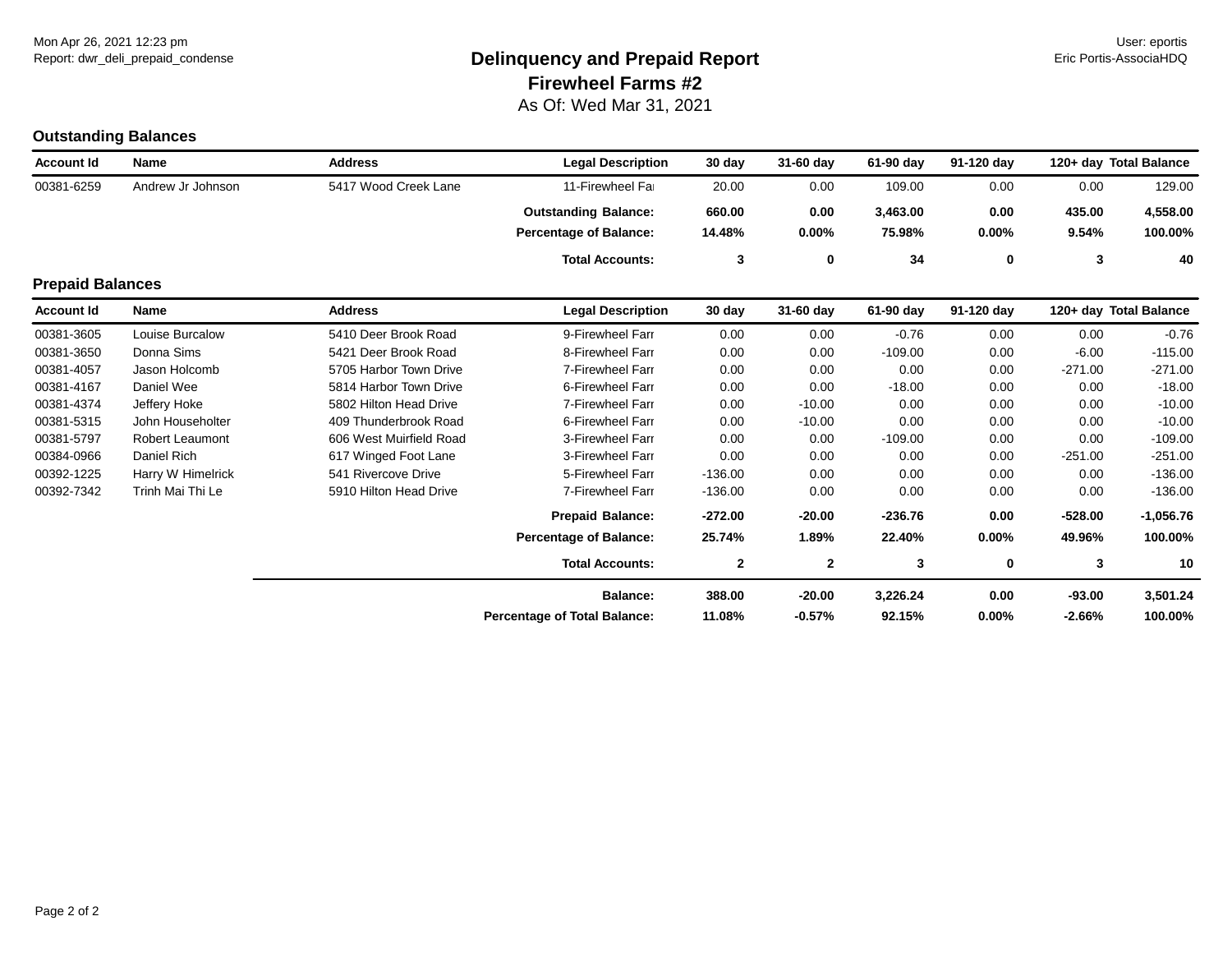



#### **FIREWHEEL FARMS NO. 2 HOMEOWNERS** ASSOCIATION, INC.<br>PRINCIPAL MANAGEMENT GROUP, INC. N.TEXAS **1225 ALMA RD STE 100 RICHARDSON TX 75081-2298**

| Page                   | $1$ of $2$ |
|------------------------|------------|
| <b>Branch</b>          | 010        |
| <b>Account Number:</b> | 1031008236 |
| Date.                  | 03/31/2021 |
|                        |            |

23,905.12 \*\*

.00

EM

#### **HOA NON INT CKG** Acct 1031008236 **Summary of Activity Since Your Last Statement**  $3/01/21$ 26,046.60 Beginning Balance Deposits / Misc Credits 2,951.00  $12$ Withdrawals / Misc Debits  $\overline{7}$ 5,092.48

 $3/31/21$ 

| ** Ending Balance |
|-------------------|
| Service Charge    |
|                   |

#### **Deposits and Credits**

| Date | <b>Deposits</b>               | Withdrawals | <b>Activity Description</b>            |
|------|-------------------------------|-------------|----------------------------------------|
| 3/03 | 218.00                        |             | ATGPay Online Pa/ATGPay Onl            |
|      |                               |             | ST-Z1A0R1L4X0X4 FIREWHEEL FARMS NO 2 H |
| 3/09 | 109.00                        |             | ATGPay Online Pa/ATGPay Onl            |
|      |                               |             | ST-Z1J8C4M9A7O6 FIREWHEEL FARMS NO 2 H |
| 3/11 | 109.00                        |             | <b>HOA LOCKBOX DEPOSIT</b>             |
| 3/17 | 218.00                        |             | <b>HOA LOCKBOX DEPOSIT</b>             |
| 3/19 | 109.00                        |             | ATGPay Online Pa/ATGPay Onl            |
|      |                               |             | ST-H2L8M3B9T0J8 FIREWHEEL FARMS NO 2 H |
| 3/19 | 109.00                        |             | REMOTE CAPTURE DEPOSIT                 |
| 3/25 | 514.00                        |             | ATGPay Online Pa/ATGPay Onl            |
|      |                               |             | ST-L9O9U3S3D6D2 FIREWHEEL FARMS NO 2 H |
| 3/25 | 109.00                        |             | <b>HOA LOCKBOX DEPOSIT</b>             |
| 3/29 | 129.00                        |             | ATGPay Online Pa/ATGPay Onl            |
|      |                               |             | ST-L4R1D7O6V1X2 FIREWHEEL FARMS NO 2 H |
| 3/29 | 980.00                        |             | REMOTE CAPTURE DEPOSIT                 |
| 3/31 | 238.00                        |             | ATGPay Online Pa/ATGPay Onl            |
|      |                               |             | ST-C1L1X9K6X2Z8 FIREWHEEL FARMS NO 2 H |
| 3/31 | 109.00                        |             | <b>HOA LOCKBOX DEPOSIT</b>             |
|      | <b>Withdrawals and Debits</b> |             |                                        |
| Date | <b>Deposits</b>               | Withdrawals | Activity Description.                  |

| REF*CK*1000029*210301*Steven Tharp\586 |
|----------------------------------------|
|                                        |
|                                        |
|                                        |
|                                        |
|                                        |
|                                        |
|                                        |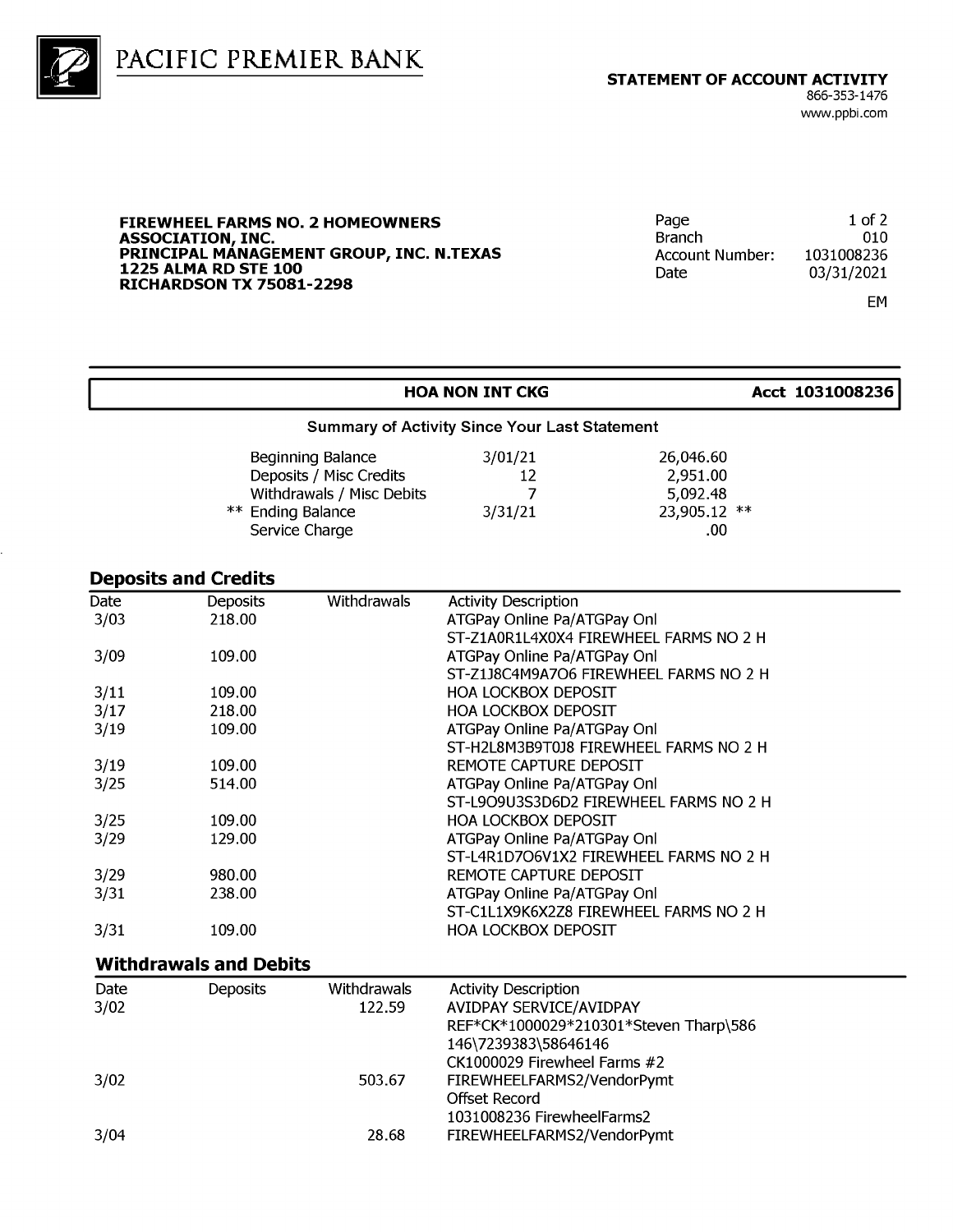

PACIFIC PREMIER BANK

**FIREWHEEL FARMS NO. 2 HOMEOWNERS** ASSOCIATION, INC.<br>PRINCIPAL MANAGEMENT GROUP, INC. N.TEXAS **1225 ALMA RD STE 100 RICHARDSON TX 75081-2298** 

 $2$  of  $2$ Page **Branch** 010 1031008236 **Account Number:** Date 03/31/2021

EM

#### **Withdrawals and Debits**

| Date | <b>Deposits</b> | Withdrawals | <b>Activity Description</b>            |  |
|------|-----------------|-------------|----------------------------------------|--|
|      |                 |             | Offset Record                          |  |
|      |                 |             | 1031008236 FirewheelFarms2             |  |
| 3/04 |                 | 699.11      | AVIDPAY SERVICE/AVIDPAY                |  |
|      |                 |             | REF*CK*1000030*210303*Botanica Integra |  |
|      |                 |             | d Landscape\58789356\7364697\58789356  |  |
|      |                 |             | CK1000030 Firewheel Farms #2           |  |
| 3/11 |                 | 3,000.00    | <b>AVIDPAY SERVICE/AVIDPAY</b>         |  |
|      |                 |             | REF*CK*1000031*210310*Arborworks Tree  |  |
|      |                 |             | re\59230478\7743337\59230478           |  |
|      |                 |             | $CK1000031$ Firewheel Farms $#2$       |  |
| 3/24 |                 | 39.32       | CITY OF GARLAND/UTIL PAYMT             |  |
|      |                 |             | 00012202 13447 FIREWHEEL FARMS         |  |
| 3/30 |                 | 699.11      | AVIDPAY SERVICE/AVIDPAY                |  |
|      |                 |             | REF*CK*1000032*210329*Botanica Integra |  |
|      |                 |             | d Landscape\60299386\8677563\60299386  |  |
|      |                 |             | CK1000032 Firewheel Farms #2           |  |
|      |                 |             |                                        |  |

#### **Daily Balance Summary**

| Date | Balance   | Date | <b>Balance</b> | Date | Balance   |
|------|-----------|------|----------------|------|-----------|
| 3/02 | 25,420.34 | 3/11 | 22,128.55      | 3/25 | 23,148.23 |
| 3/03 | 25.638.34 | 3/17 | 22,346.55      | 3/29 | 24,257.23 |
| 3/04 | 24,910.55 | 3/19 | 22,564.55      | 3/30 | 23.558.12 |
| 3/09 | 25.019.55 | 3/24 | 22.525.23      | 3/31 | 23.905.12 |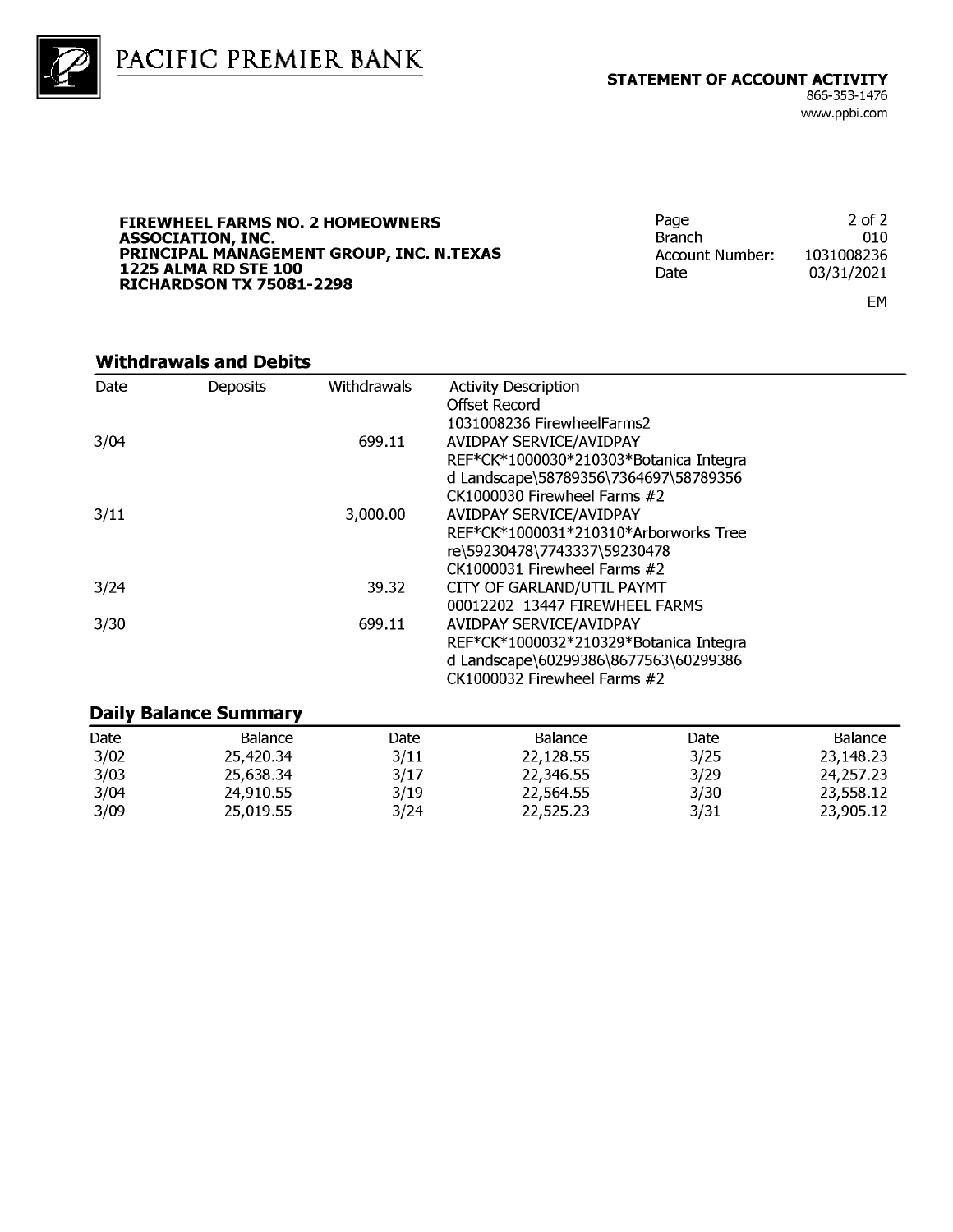#### **CHANGE OF ADDRESS FOR EXISTING ACCOUNTS**

| <b>ENTER NAME AND CORRECT ADDRESS BELOW, THEN CUT OFF THIS</b> | <b>CHECKING</b><br>ACCOUNT NUMBER: |             |                                                    |
|----------------------------------------------------------------|------------------------------------|-------------|----------------------------------------------------|
| PORTION AND RETURN IT TO THE ADDRESS BELOW                     |                                    |             | IF YOU HAVE ANY OTHER ACCOUNTS, PLEASE LIST BELOW. |
| <b>NAME</b>                                                    |                                    | <b>TYPE</b> | ACCOUNT NUMBER                                     |
| <b>NAME</b>                                                    |                                    |             |                                                    |
| <b>STREET</b><br><b>ADDRESS</b>                                |                                    |             |                                                    |
| <b>CITY</b>                                                    |                                    |             |                                                    |
| <b>STATE</b>                                                   | ZIP CODE                           |             |                                                    |
| TAX PAYER"S<br><b>IDENTIFYING NO.</b>                          | <b>PHONE</b>                       |             |                                                    |
| <b>SIGNATURE</b>                                               |                                    |             |                                                    |
|                                                                | Detach And Return To Bank          |             |                                                    |

|                                                                                                                                                                                     |                                                                                                                                                                           |             | <b>CHECK / ATM / DEBIT WITHDRAWALS OUTSTANDING</b> |                 |       |                                       | <b>CHECKBOOK RECONCILIATION</b> |
|-------------------------------------------------------------------------------------------------------------------------------------------------------------------------------------|---------------------------------------------------------------------------------------------------------------------------------------------------------------------------|-------------|----------------------------------------------------|-----------------|-------|---------------------------------------|---------------------------------|
| DATE OR #                                                                                                                                                                           | amoi Int                                                                                                                                                                  | DATE OR $#$ | AMOUNT                                             | DATE OR #       | AMOUN |                                       |                                 |
|                                                                                                                                                                                     |                                                                                                                                                                           |             |                                                    |                 |       | <b>ENTER</b>                          |                                 |
|                                                                                                                                                                                     |                                                                                                                                                                           |             |                                                    |                 |       | <b>BALANCE THIS</b>                   |                                 |
|                                                                                                                                                                                     |                                                                                                                                                                           |             |                                                    |                 |       | <b>STATEMENT</b>                      |                                 |
|                                                                                                                                                                                     |                                                                                                                                                                           |             |                                                    |                 |       |                                       |                                 |
|                                                                                                                                                                                     |                                                                                                                                                                           |             |                                                    |                 |       |                                       |                                 |
|                                                                                                                                                                                     |                                                                                                                                                                           |             |                                                    |                 |       |                                       |                                 |
|                                                                                                                                                                                     |                                                                                                                                                                           |             |                                                    |                 |       |                                       |                                 |
|                                                                                                                                                                                     |                                                                                                                                                                           |             |                                                    |                 |       |                                       |                                 |
|                                                                                                                                                                                     |                                                                                                                                                                           |             |                                                    |                 |       | <b>ADD</b><br>RECENT DEPOSITS         |                                 |
|                                                                                                                                                                                     |                                                                                                                                                                           |             |                                                    |                 |       | (NOT CREDITED ON                      |                                 |
|                                                                                                                                                                                     |                                                                                                                                                                           |             |                                                    |                 |       | THIS STATEMENT)                       |                                 |
|                                                                                                                                                                                     |                                                                                                                                                                           |             |                                                    |                 |       |                                       |                                 |
|                                                                                                                                                                                     |                                                                                                                                                                           |             |                                                    |                 |       |                                       |                                 |
|                                                                                                                                                                                     |                                                                                                                                                                           |             |                                                    |                 |       |                                       |                                 |
|                                                                                                                                                                                     |                                                                                                                                                                           |             |                                                    |                 |       |                                       |                                 |
|                                                                                                                                                                                     |                                                                                                                                                                           |             |                                                    |                 |       |                                       |                                 |
|                                                                                                                                                                                     |                                                                                                                                                                           |             |                                                    |                 |       | <b>SUBTOTAL</b>                       |                                 |
|                                                                                                                                                                                     |                                                                                                                                                                           |             |                                                    |                 |       |                                       |                                 |
|                                                                                                                                                                                     |                                                                                                                                                                           |             |                                                    |                 |       |                                       |                                 |
|                                                                                                                                                                                     |                                                                                                                                                                           |             |                                                    |                 |       | <b>SUBTRACT</b><br>TOTAL CHECKS / ATM |                                 |
|                                                                                                                                                                                     |                                                                                                                                                                           |             |                                                    |                 |       | <b>WITHDRAWALS</b>                    |                                 |
|                                                                                                                                                                                     |                                                                                                                                                                           |             |                                                    | <b>TOTAL \$</b> |       | <b>OUTSTANDING</b>                    |                                 |
|                                                                                                                                                                                     | BALANCE should agree with your checkbook balance after deducting charges and adding credits not shown in your                                                             |             |                                                    |                 |       |                                       |                                 |
|                                                                                                                                                                                     | checkbook but included on this statement as follows:<br>Interest - Add I Check Printing* - Deduct \ Automatic Payment - Deduct \ Transfer - Add   Service Charge - Deduct |             |                                                    |                 |       | <b>BALANCE</b>                        |                                 |
|                                                                                                                                                                                     |                                                                                                                                                                           |             |                                                    |                 |       |                                       |                                 |
| PLEASE REPORT ANY ERRORS OR OMISSIONS WITHIN 30 DAYS, OTHERWISE, STATEMENT WILL BE CONSIDERED CORRECT AND CHECKS GENUINE. ALL<br>DEPOSITS AND CREDITS ARE SUBJECT TO FINAL PAYMENT. |                                                                                                                                                                           |             |                                                    |                 |       |                                       |                                 |
| *Printed check charges include tax and shipping                                                                                                                                     |                                                                                                                                                                           |             |                                                    |                 |       |                                       |                                 |
| If your checkbook and statement do not balance, have you:                                                                                                                           |                                                                                                                                                                           |             |                                                    |                 |       |                                       |                                 |
|                                                                                                                                                                                     |                                                                                                                                                                           |             |                                                    |                 |       |                                       |                                 |
| $\square$ Verified additions and subtractions in your $\square$ Compared cancelled/images checks $\square$ Compared deposit amounts on checkbook?<br>Accounted for bank charges?    |                                                                                                                                                                           |             |                                                    |                 |       |                                       |                                 |
|                                                                                                                                                                                     |                                                                                                                                                                           |             |                                                    |                 |       |                                       |                                 |
|                                                                                                                                                                                     | IN CASE OF ERRORS, INQUIRIES, OR PREAUTHORIZED TRANSFER VERIFICATION                                                                                                      |             |                                                    |                 |       |                                       |                                 |

Please contact us Monday through Friday 9:00 a.m. - 5:00 p.m. at:

Pacific Premier Bank<br>Atin: Branch Support<br>P.O. Box 25171<br>Santa Ana, CA 92799-9810<br>(866) 353-1476

Please Include:

1. Your name and account number<br>2. Describe the error or question, explaining as clearly as possible<br>3. Tell us the transaction and dollar amount you question, if applicable

As a consumer, additional information on a summary of your rights and responsibilities is included in the Deposit Account Agreement and Information Brochure.<br>To report a lost or stolen card during non-business hours, call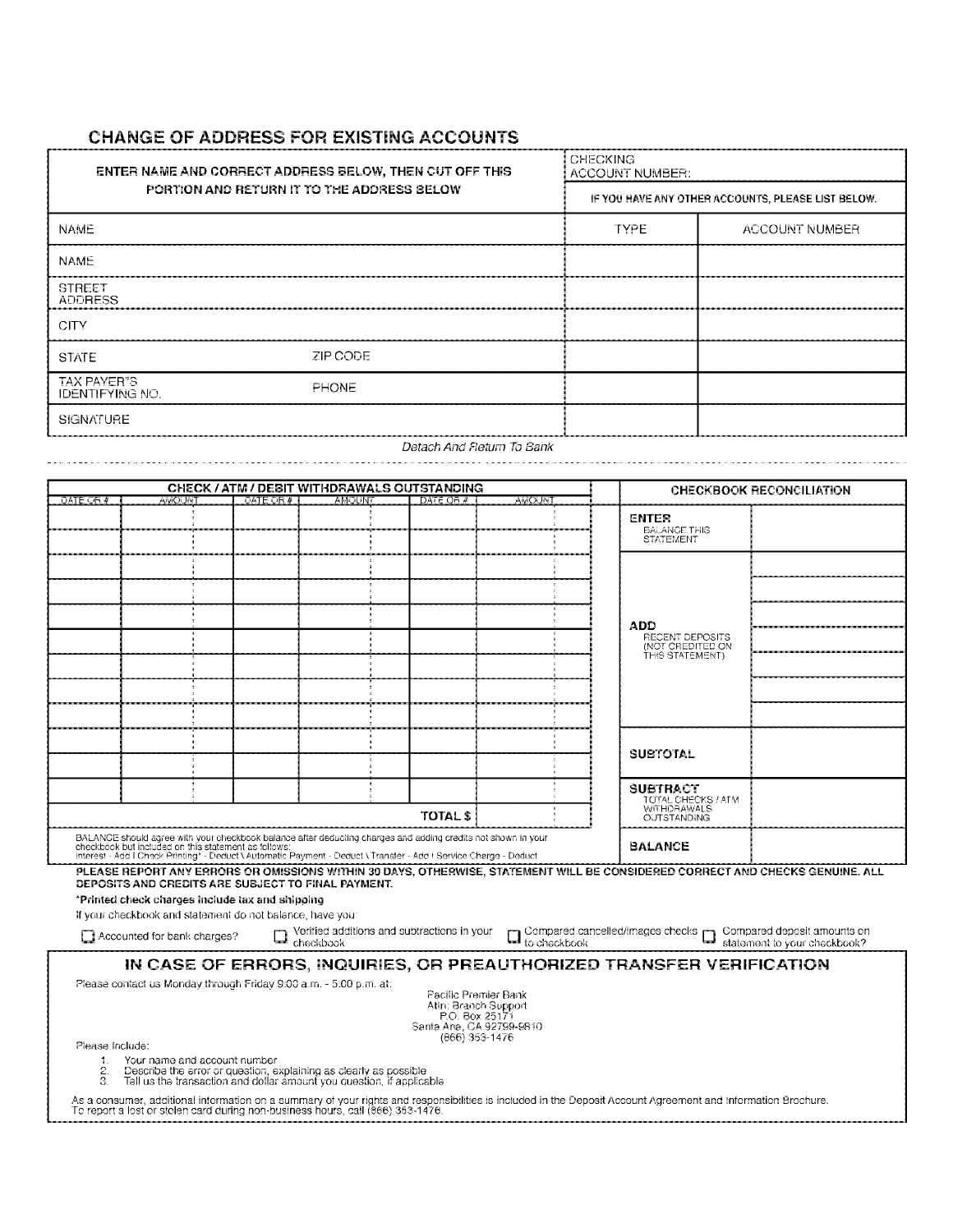

ASSOCIATION, INC. PO BOX 450851 GARLAND TX <sup>75045</sup>

<sup>00045847</sup> DRE 201 142 09121 NNNNNNNNNNN T 1 000000000 61 <sup>0000</sup>

FIREWHEEL FARMS NO. 2 HOMEOWNERS

<sup>000003924116721</sup> February 27, 2021 through March 31, 2021 Account Number:

#### CUSTOMER SERVICE INFORMATION

| Web site :               | Chase com      |
|--------------------------|----------------|
| Service Center           | 1-800-242-7338 |
| Deaf and Hard of Hearing | 1-800-242-7383 |
| Para Espanol:            | 1888-622-4273  |
| International Calls:     | 1-713-262-1679 |



| <b>CHECKING SUMMARY</b>      | Chase BusinessClassic |                              |  |
|------------------------------|-----------------------|------------------------------|--|
| <b>Beginning Balance</b>     | <b>INSTANCES</b>      | <b>AMOUNT</b><br>\$34,406.45 |  |
| Deposits and Additions       |                       | 19.92                        |  |
| ATM & Debit Card Withdrawals | っ                     | $-249.73$                    |  |
| <b>Ending Balance</b>        | з                     | \$34,276.64                  |  |

Your monthly service fee was waived because you maintained an average checking balance of \$5,000 or more during the statement period.

# DEPOSITS AND ADDITIONS

|             | Total Deposits and Additions |            | \$119.92      |
|-------------|------------------------------|------------|---------------|
| 03/10       | Deposit                      | 1121448364 | \$119.92      |
| <b>DATE</b> | <b>DESCRIPTION</b>           |            | <b>AMOUNT</b> |

## ATM & DEBIT CARD WITHDRAWALS

| \$249.73      |
|---------------|
| 200.00        |
| \$49.73       |
| <b>AMOUNT</b> |
|               |

## ATM & DEBIT CARD SUMMARY

| Barbara Wisdom Mccoy Card 8540           |          |
|------------------------------------------|----------|
| Total ATM Withdrawals & Debits           | \$0.00   |
| <b>Total Card Purchases</b>              | \$249.73 |
| Total Card Deposits & Credits            | \$0.00   |
| ATM & Debit Card Totals                  |          |
| Total ATM Withdrawals & Debits           | \$0.00   |
| <b>Total Card Purchases</b>              | \$24973  |
| <b>Total Card Deposits &amp; Credits</b> | \$0.00   |